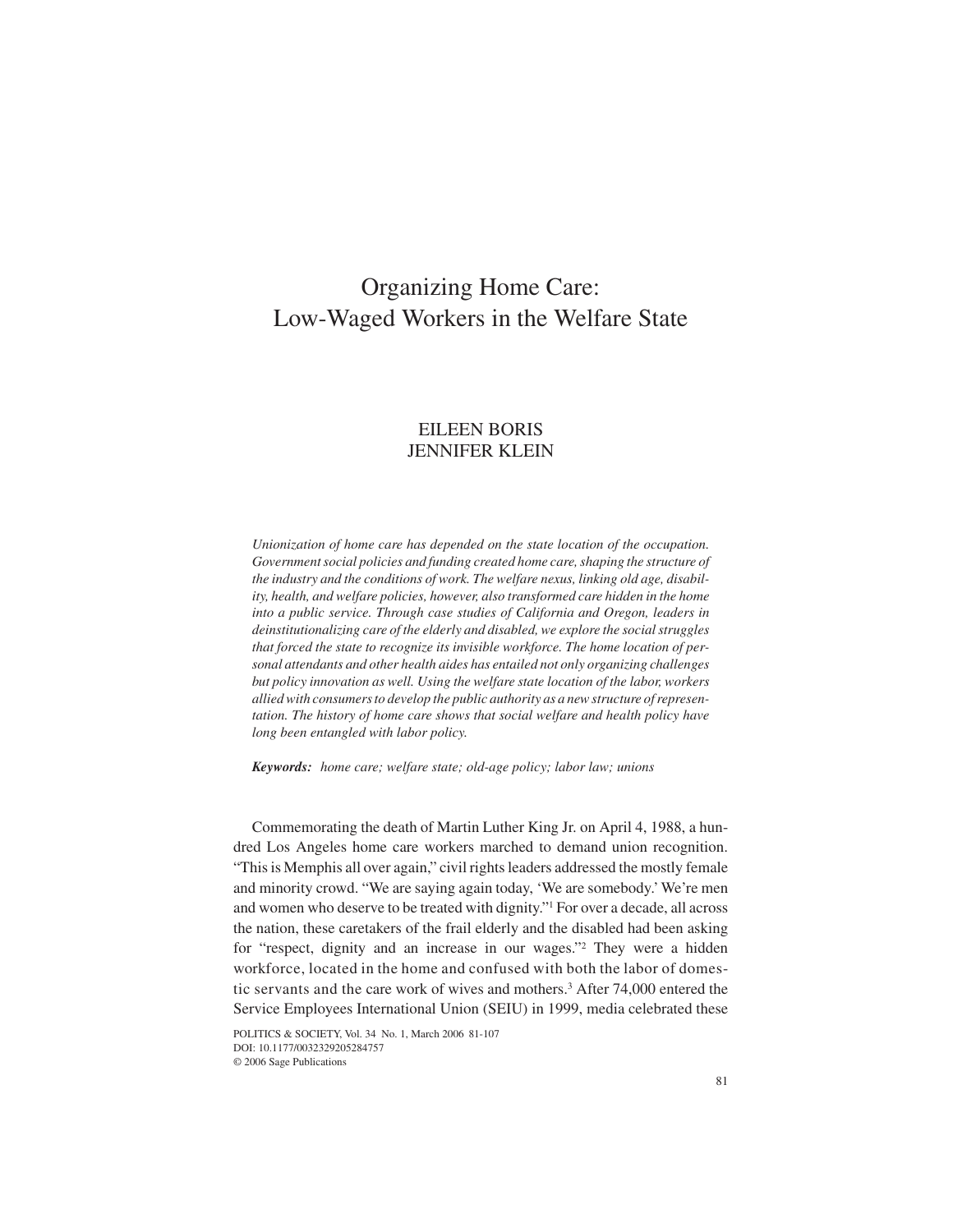minimum-waged, predominantly Latina, Black, and immigrant women, who pulled off the largest gain in union membership since the sit-down strikes of the 1930s.4 This organizing, however, depended on the welfare state location of the labor—that is, on the prior organizing of home care through law and social policy during the last quarter of the twentieth century.

These front-line care workers enable aged, blind, and disabled individuals to remain in their own homes by performing a range of duties, depending on the needs of clients, such as assisting with personal hygiene, cooking, cleaning, and shopping and helping with medication.<sup>5</sup> Despite such socially necessary labor, their average hourly wage is lower than that of all other jobs in health care with the exception of janitors. In 2000, hourly rates ranged from \$5.74 to \$10.13, with nearly half at \$7.50 an hour or less.<sup>6</sup> Workers in nursing homes received 30–60 percent more for identical labor, while the annual earnings of hospital aides and orderlies were 70 percent greater. Thus, despite earning wages, home care workers remain poor, with one-quarter having family incomes below \$10,000 year and a third at the poverty line. Rarely employed full time, they also have lacked health insurance, paid sick leave, paid vacations, or even workers' compensation.7 Most have been middle-age women of color or immigrants, though the exact mix of race, ethnicity, and citizenship status has depended on the region of the country.8 Both the state and the long-term care industry have shared the presumption that "women would always be willing to provide care and companionship for our loved ones—despite jobs that kept them working but poor."9

Since the 1980s, home care has emerged as one of the fastest growing sectors of the health care industry. It can be secured through public and private social welfare agencies, county welfare departments, Medicare-certified home health agencies, private employment agencies, and independent workers directly hired by clients, or through families. These workers may labor in "private homes" and perhaps for a nongovernmental agency, but in most cases the public sector provides or pays for their services. By the 1990s, Medicaid accounted for 43% of all long-term care expenditures, a percentage that persisted into the next century. While spending for institutional services predominated, government payments made up over half of all monies for home care. Over two million people receive

The authors thank Paige Austin and Rachael Overcash at Yale University and Sarah Jonesey and Jill Jensen at University of California–Santa Barbara for research assistance. We also thank Leon Fink, Candace Howes, Karl Kronebusch, and Mark Schlesinger for comments on an earlier draft, as well as Margaret Levy and John Bowman for the *Politics & Society* board on this one. This research was funded in part by grants from the UCSB Faculty Senate and Institute for Social, Behavioral, and Economic Sciences (ISBER) for Boris and by the Robert Wood Johnson Foundation Scholars in Health Policy and Yale University for Klein.

Please address correspondence to: Eileen Boris, Women's Studies Program, University of California–Santa Barbara, Santa Barbara, CA 93106; 805-893-2727 boris@womst.ucsb.edu.

Jennifer Klein, Department of History, Yale University, P.O. Box 208324, New Haven, CT 06520; 203-432-1391; jennifer.klein@yale.edu.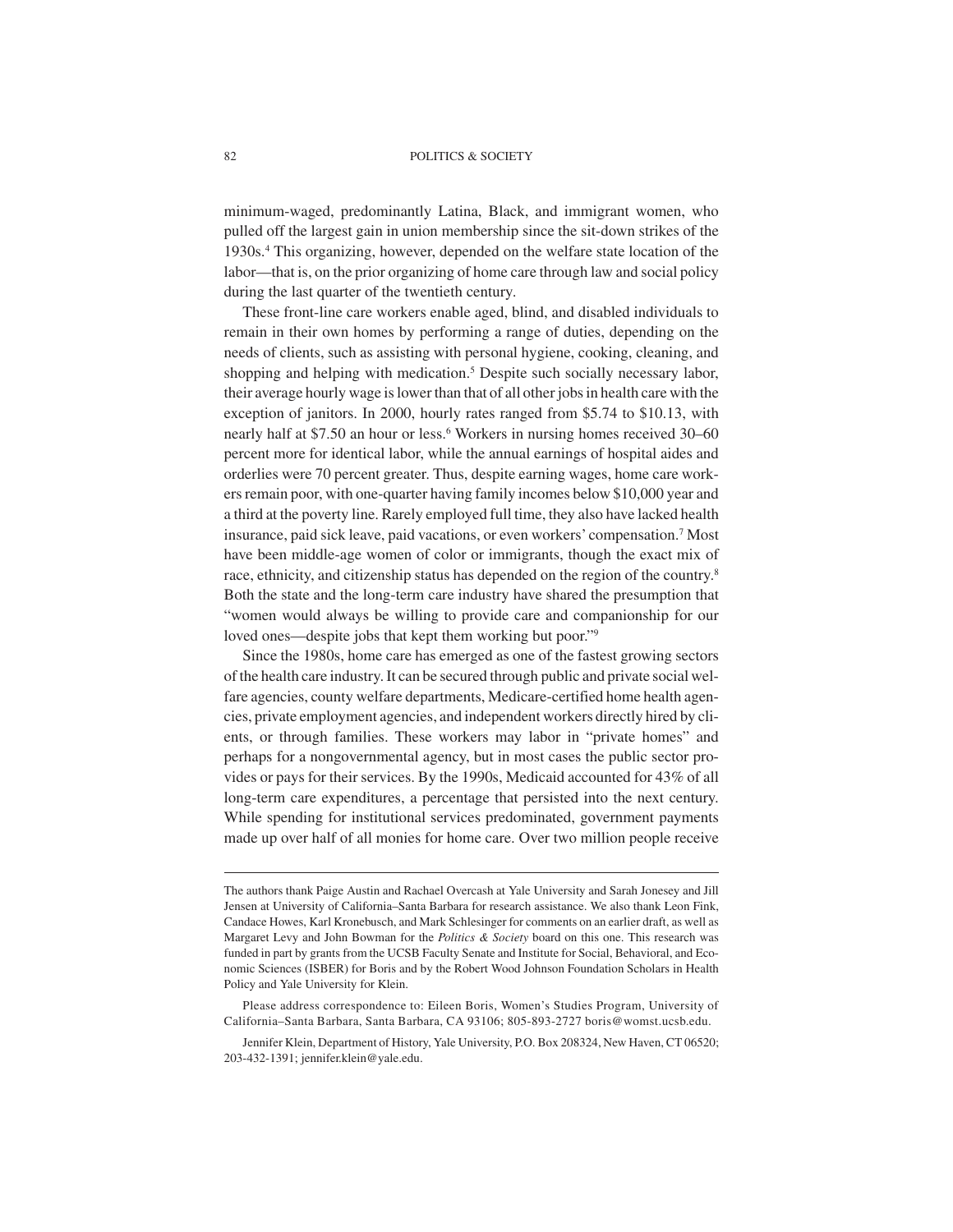home and community-based care through Medicaid.<sup>10</sup> State and local governments additionally have drawn on other federal, state, and county funds. Consequently, government social policies and reimbursement rates directly have shaped the structure of the industry and the terms and conditions of work. Indeed, the contracting out of labor and services by states maximized the uncertainties of the work, the employment status of home care workers, and hence, the service itself.<sup>11</sup>

The history of home health care allows us to trace how social welfare policy and health policy are entangled with labor policy. Broad transformations in oldage policy occurred as prevailing notions of public assistance began to shift toward fostering wage work. Together the 1962 Public Welfare Amendments, the Older Americans Act, and Medicare/Medicaid established a foundation for a social services labor market within the welfare state. Developments in poverty policy and public assistance both helped to create a low-wage labor force but also, by the 1990s, offered a political opening to transform the conditions and status of such labor. In the broadest sense, then, we argue that state policy and funding created the labor market for home care.

In this article, we first consider the welfare nexus—the connection between disability, old age, and welfare policies—in the national context. While home care exploded as a new occupation, the status of home care workers remained ambiguous in law and social policy. We then chart the process by which particular intersections between health policy and labor policy finally forced the state to recognize its invisible workforce. Our analysis requires state-level case studies, since home care provision varies by locality. We thus look at California and Oregon, two innovative states, to illuminate the political response of consumers and providers of home care.

There are several reasons why we have focused on these two states. Possessing strong county-level governments, California and Oregon had a viable political infrastructure in place to carry out deinstitutionalization of long-term care. Moreover, while most states continued to emphasize institutional care through the 1980s, these were among the few that quickly used federal resources to build and sustain community-based and home-based care. What set them apart? As our case studies reveal, social movements, workers' mobilizations, and welfare-to-work programs appear to be distinguishing factors. Finally, in each state, mobilized workers joined with consumers of care to use the domain of the welfare state to force changes in labor as well as social policy.

Because personal attendants and other health aides have labored in homes, for individual or small employers, performing the work of family members, their struggle for recognition and dignity, for better working conditions and pay, has required unusual creativity. It was not sufficient simply to lobby for augmented welfare state funding; workers and their unions also had to compel innovations in labor law and labor policy. Public sector and health care workers often have turned to political remedies to win bargaining rights.12 Those who work in homes, at the perpetually clouded boundary of public and private, created a new round of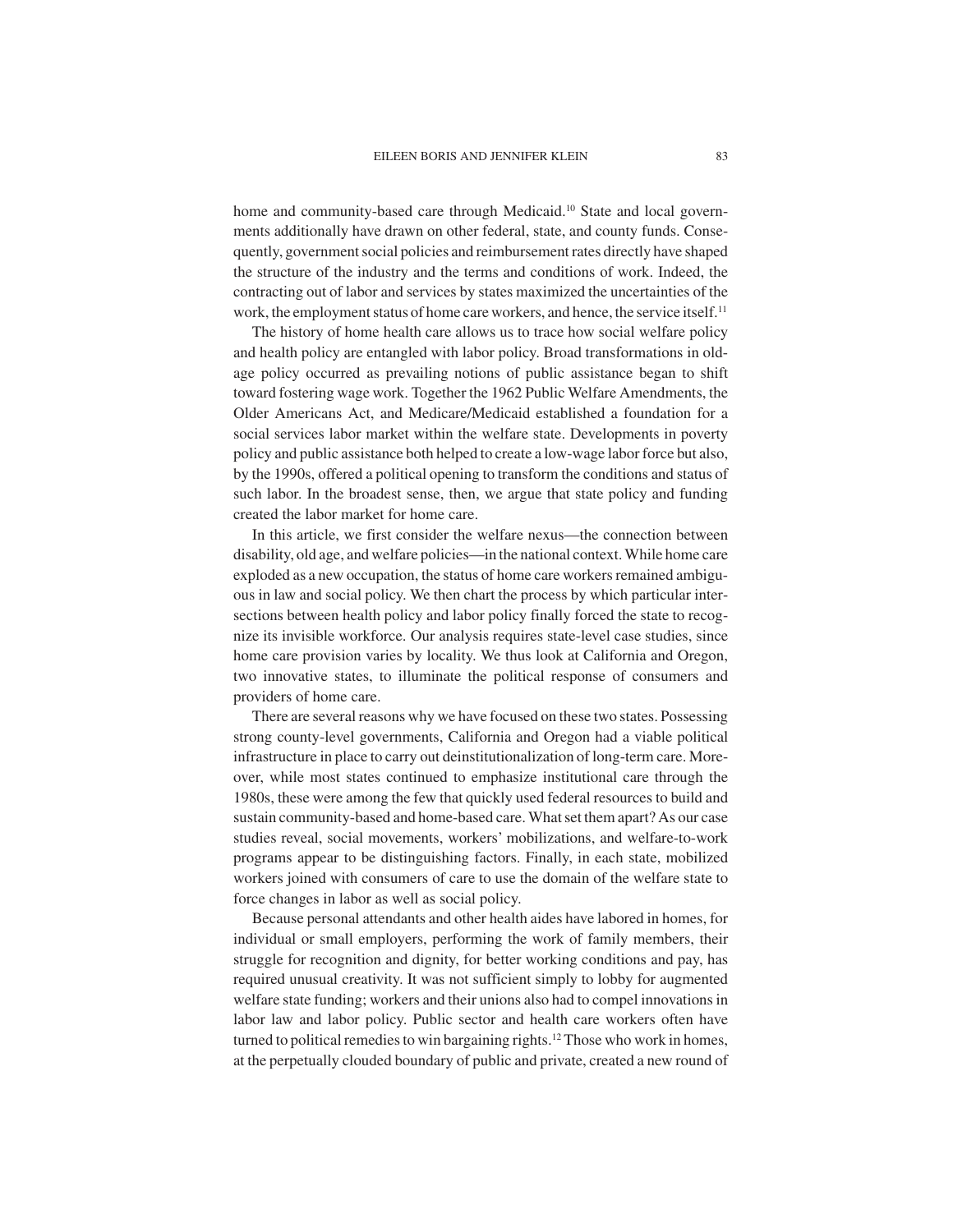labor policy innovations, suited to promote the unionization of a growing "flexible" service workforce. The public authority, which made the local or state government into an employer to bargain with, became the mechanism to end the fiction of the home care worker as independent contractor and cut through obfuscations stemming from home care's place within the welfare state.

### THE WELFARE NEXUS

The policy origins of contemporary home care can be found in state-funded domestic or homemaker assistance programs, and thus the work has continued to appear more as domestic service than health care. The New Deal initially sponsored a visiting housekeeper program that paid unemployed women to care for other poor families or households where the primary parent or caretaker was ill or incapacitated. The homemaker-home health aide services that developed in both public and voluntary social agencies in subsequent decades followed this model, specifically intending to send such workers into homes to undertake household chores as well as personal assistance. In the 1960s, as in the 1930s, such jobs were assigned to women on welfare and black and immigrant women of color. In turn, consumers, their families, and health professionals perceived the home care worker as a "cleaning lady."13

This interpellation is hardly surprising; New Deal labor law refused to recognize the home as a workplace. Nurse-companions and other in-home care workers hired directly by clients became classified as domestic servants. Excluded from coverage in 1935, only in 1951 did Social Security cover some domestics. With the second wave of feminism, an alliance of professional women, civil rights activists, and trade unionists fought for amendments that finally in 1974 brought household workers under the Fair Labor Standards Act (FLSA), thereby making them eligible for minimum wage, maximum hours, and overtime compensation. But the 1974 amendments identified home care workers with causal babysitters rather than domestics. Subsequent Wage and Hour regulations actually excluded home care labor from FLSA, even if hired by a third party, like a health care agency. More than sustaining invisibility, this sleight of hand opened the door for localities treating home carers as independent contractors rather than employees, thus denying the status of worker and their own responsibility for working conditions and compensation.<sup>14</sup>

By then, the liberal welfare state had connected provision of services for the needy with removing poor women from welfare. Beginning with the Public Welfare Amendments of 1962, federal funds encouraged the states to reduce "dependency" through services—like training, education, childcare, therapy, and personal assistance—promoting "self-support and self-care," a policy known as "rehabilitation."15 The disabled could be "restored to useful and productive lives . . . rather than merely being recipients of cash benefits," Assistant Secretary of Health, Education, and Welfare (HEW) Roswell Perkins explained, and fami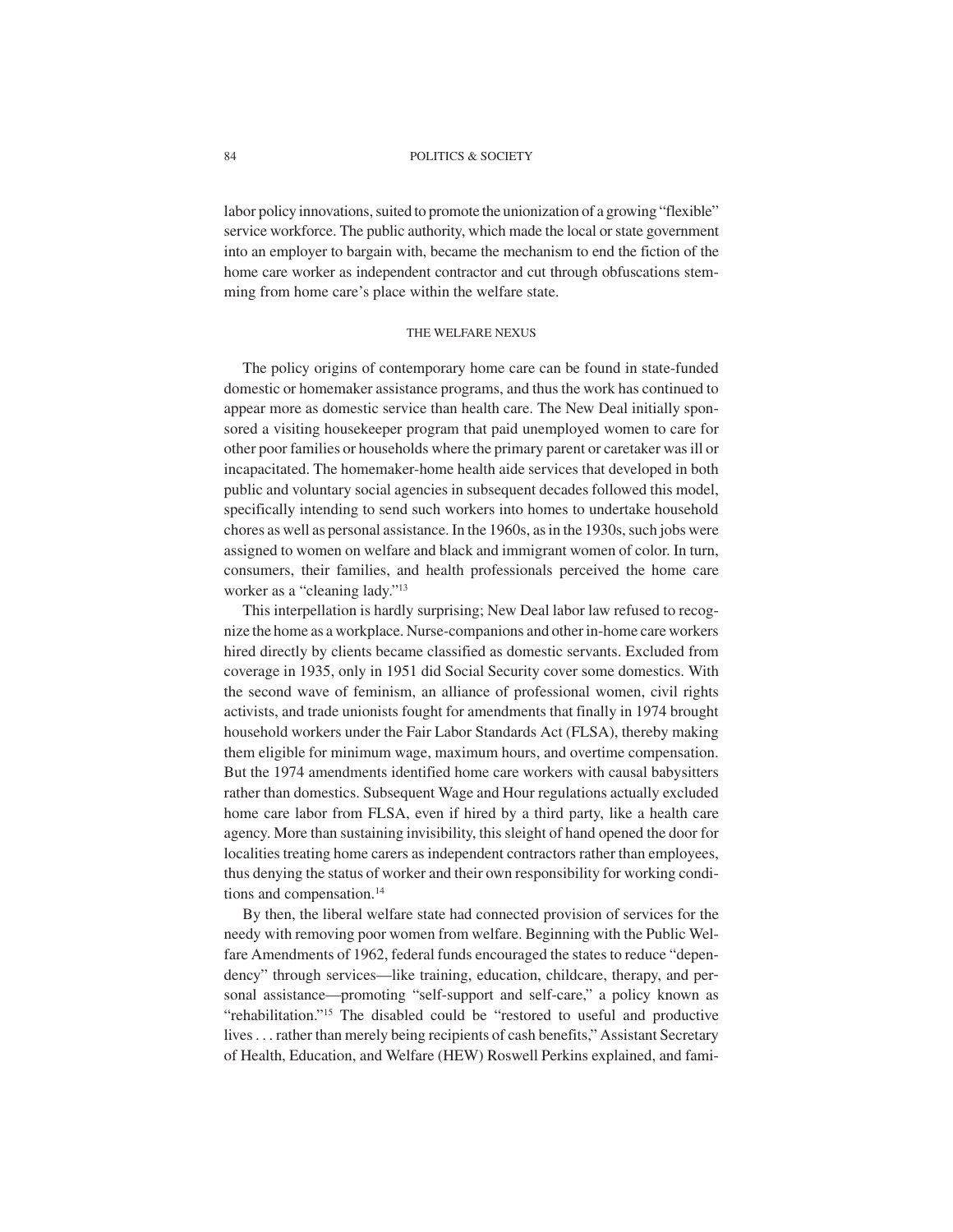lies on welfare—who increasingly were never married, divorced, and minority could become independent through maternal employment; that is, they could keep "other needy people . . . from living in an institution."16 Under the War on Poverty, the Office of Economic Opportunity (OEO) supported training projects to meet labor shortages in service occupations, particularly health and child aides, home attendants, and homemaker aides.<sup>17</sup> Workfare amendments to Aid to Families with Dependent Children (AFDC), intensifying after the Work Incentive Program (WIN) of 1967, offered a labor force.<sup>18</sup>

The War on Poverty incorporated the elderly through the Older Americans Act of 1965 (OAA); the newly created Administration on Aging (AOA) distributed grants directly to state governments. Local Units on Aging would identify and coordinate services that might help elderly persons with transportation, housing, legal advocacy, recreation, or cultural activities. "Independence" became defined not through income or economic security, but through access to services in the community.19 Such sweeping rhetorical goals, however, were only minimally funded.20

1965 amendments to Social Security, establishing Medicare and Medicaid under Title XIX, were particularly important in shaping home care. Medicare, available to those who had paid into old-age insurance, created a medicalized definition, since only a physician or other health professional could authorize parttime in-home services, such as skilled nursing or physical therapy, following hospitalization.21 Medicaid, in contrast, introduced an antipoverty service strategy into long-term care. For those identified as "functionally disabled elderly individuals," this program offered medical assistance through community health or welfare agencies. Physicians could prescribe in-home health services to those eligible for nursing homes. For indigent and low-income elders, Medicaid handed the states a funding stream for support services, such as homemakers, personal attendants, and choremakers.<sup>22</sup>

The availability of public reimbursement under Title XIX and the requirement that a licensed group deliver in-home services quickly led to the formation of local home health agencies. Public welfare or health departments organized separate programs, while nonprofits and a handful of for-profit proprietary agencies developed to carry out the new social service mandates of the welfare state. After 1967, public welfare agencies could purchase services from private sources. Social services grants—made available by the 1967 Social Security amendments—quadrupled between 1969 and 1972, with California receiving a disproportionate share (25 percent) of all funding. Oregon also spent these grants at several times the national rate.23

Certification required home care agencies to have skilled nurses and therapists on staff, but custodial and daily support services generated the significant boom in labor demand. With Medicare and Medicaid, "personal care" entered into the definition of homemaker services, with a single person, the "homemaker-home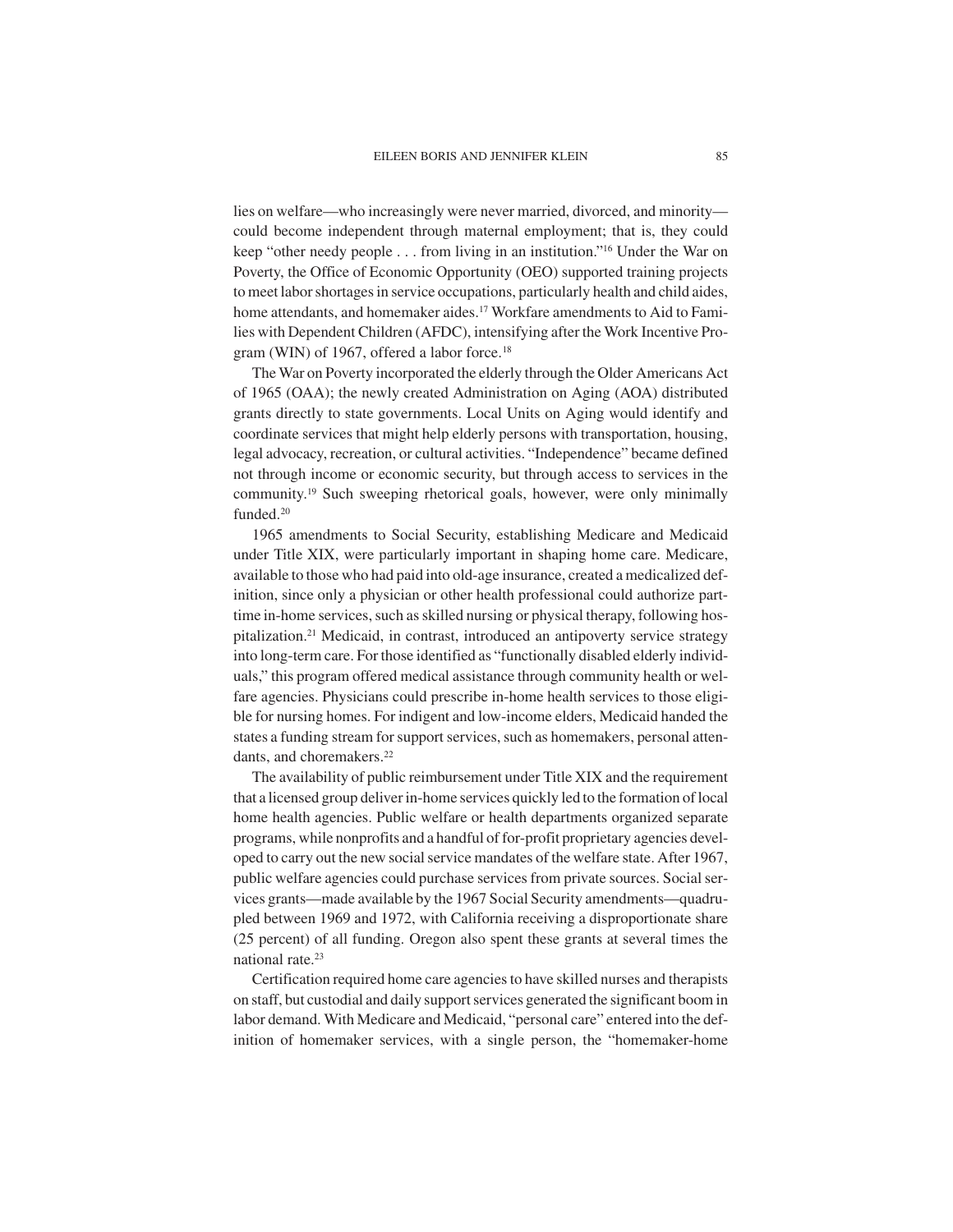health aide," available for both tasks.<sup>24</sup> Despite calls for employee or civil service status, "a living wage," and differentiation from "domestic service," classification of homemaker labor as social, not medical, undermined attempts at occupational upgrading.25

Under Nixon's new federalism, state and local governments gained more discretion over such public grants. Amendments to the OAA in 1973 established Area Agencies on Aging (AAAs) as vehicles that would plan, coordinate, and implement programs for older persons in the community. Decentralization would generate an accessible, visible public institution around which elders could organize and mobilize demands. But services increasingly became privatized. Forbidden from direct service provision, AAAs established "contractual arrangements with public and private non-profit agencies."<sup>26</sup> While the federal government would pay cash assistance for the disabled and elderly, the states had to finance 90 percent of the social services for public assistance recipients, deinstitutionalize elder and disability care, and expand allotments for homemaker and chore services.<sup>27</sup>

Since social services funds under recent public welfare amendments had no annual ceiling, local and state governments continued to apply for federal grants. Shifting discretion to the states thus failed to achieve fiscal reductions, leading Nixon and HEW to fund only services that that led to "self-support" and "self sufficiency." As the politics of budget control hardened in the mid-1970s, the goal of ending dependency became explicitly hitched to cost cutting and devolution. Further ceilings came with Title XX of Social Security in 1974, which consolidated federal social services. The states could choose what services to offer, where, how, and to whom, as long as they were targeted at elimination of dependency, including replacing institutional care with community-based or home care. For states that had been using their entire federal allotment, Title XX offered no new funding. Thus new services meant removing existing ones. This hit California and New York, the other major receiver of funds, particularly hard.28

The Reagan administration sharpened these imperatives. It turned Title XX into a general block grant, with an overall lower appropriation, for the states to use as they wished for deinstitutionalization and self-sufficiency. This did not automatically initiate a major move toward home and community-based care because Medicaid, which during the previous decade unexpectedly had become the major source of funding for nursing homes, guaranteed an unlimited federal match. Most states would not begin significant deinstitutionalization until the fiscal crunch of the mid-1980s.<sup>29</sup>

States still faced constraints. Funding sources were woefully inadequate in the context of growing elderly populations, increased life spans, and more women in the labor force unavailable for unpaid carework. With less than a third of OAA funds actually available for services, states turned to "demonstration projects," as the New Deal and OEO had done before them. From the mid-1970s to the mid-1980s, such small-scale and limited projects allowed the states to patch together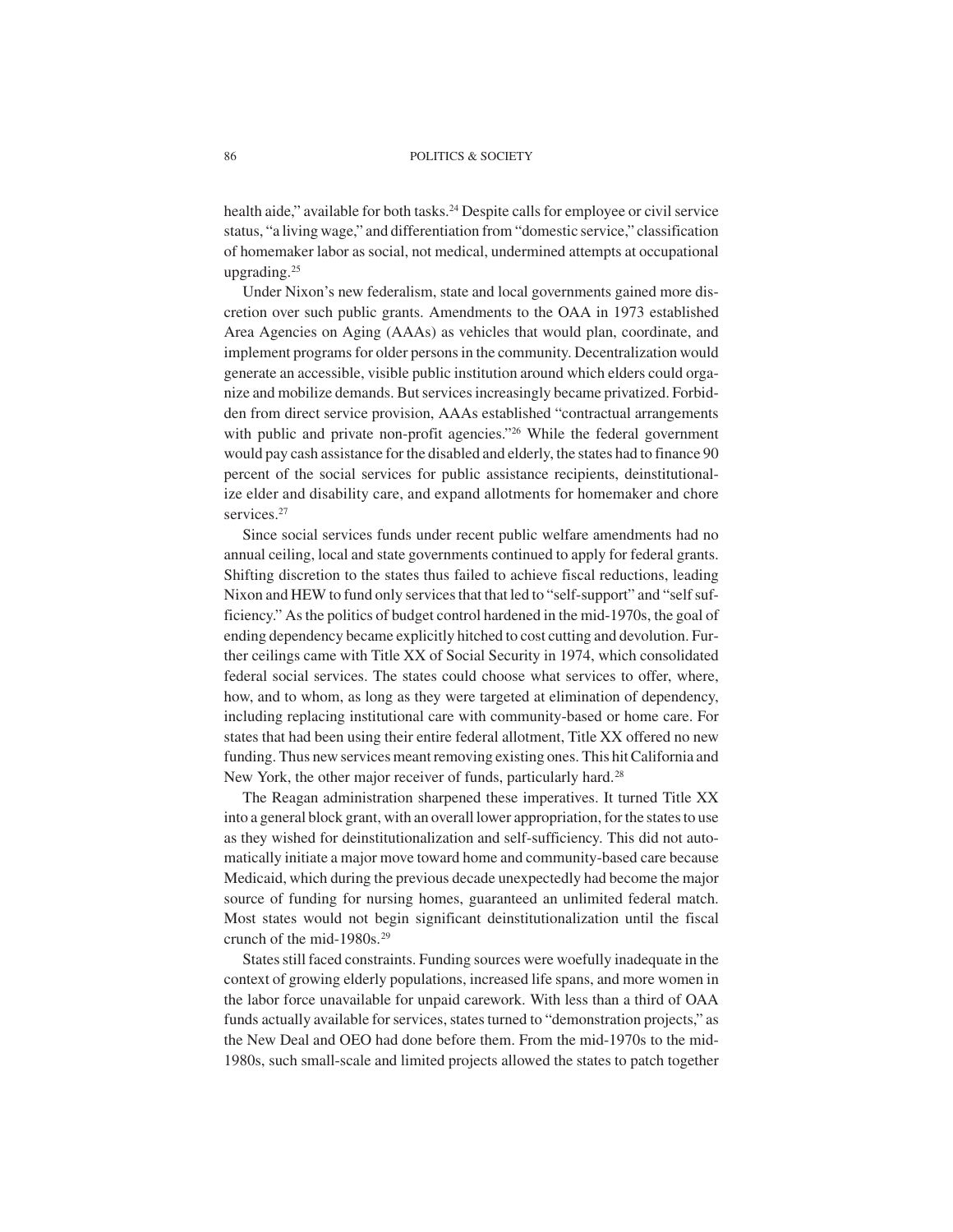monies from OAA, Title XX, the Health Care Financing Administration (which ran Medicaid), and AFDC to lay institutional foundations for the shift to home care within the community.30

As policy makers sought to promote community-based care, they eased reimbursement rules and deregulated entry into the home health market. After 1976, the home health care sector entered a phase of significant growth that has continued unabated. The number of agencies certified to deliver Medicare or Medicaid home health services rose from about 2,000 in the mid-1970s to approximately 6,000 by 1986, and Medicare reimbursements tripled. Also proliferating were unlicensed agencies that contracted with certified ones to provide homemaker and personal care services. By the time Title XX funds arrived, subcontractors offering only homemaker, chore, and personal care services composed over 25 percent of all agencies. With this growth, the home health sector became the home health industry. For-profit proprietary home care agencies, about fifty prior to Title XX, jumped tenfold in the first half of the eighties, capturing 30 percent of the market by 1986. Visiting Nurse Associations simultaneously declined. The number of paid homemaker, personal care attendant, and home health aide positions had grown from under 2,000 positions in 1958 to 60,000 in 1975, to over 350,000 in the late 1980s. This did not include many of the aides employed as independent providers. The whole enterprise depended on expanding their numbers: without an aide helping with daily living, most clients could not remain at home.<sup>31</sup>

As the industry grew, policy makers, welfare advocates, and county administrators still viewed the welfare poor as a reserve pool of labor, especially for those tasks most closely resembling domestic chores. Parallel to, and sometimes even bound up with the demonstration projects in long-term care, were "demonstration" projects for moving welfare recipients into wage work. Drawing on OEO and WIN precedents, local and county governments, nonprofit health and welfare groups, and community service organizations secured federal grants to "experiment" with placing welfare recipients and the unemployed in home health care jobs. Typically Leah Glass of the State Communities Aid Association, which ran one such project in New York City, proposed "to prepare the workers for the unsubsidized job market." Her nonprofit agency organized a consortium of six home care providers that applied to train welfare recipients as homemaker and home care attendants who subsequently would work for the six agencies. These providers took their cue from President Carter, who had announced his Better Jobs and Income Act in 1977, promising 4,000,000 jobs, including 200,000 in elder home care, for employable welfare recipients. This New York City project created a modest number of entry-level positions, 275 in all. While evaluators praised the "training," participants described the labor as "helping clients with personal hygiene" and with moving about or "cleaning" the house and helping "with shopping."<sup>32</sup> Again poor women found themselves slotted for minimumwaged domestic labor.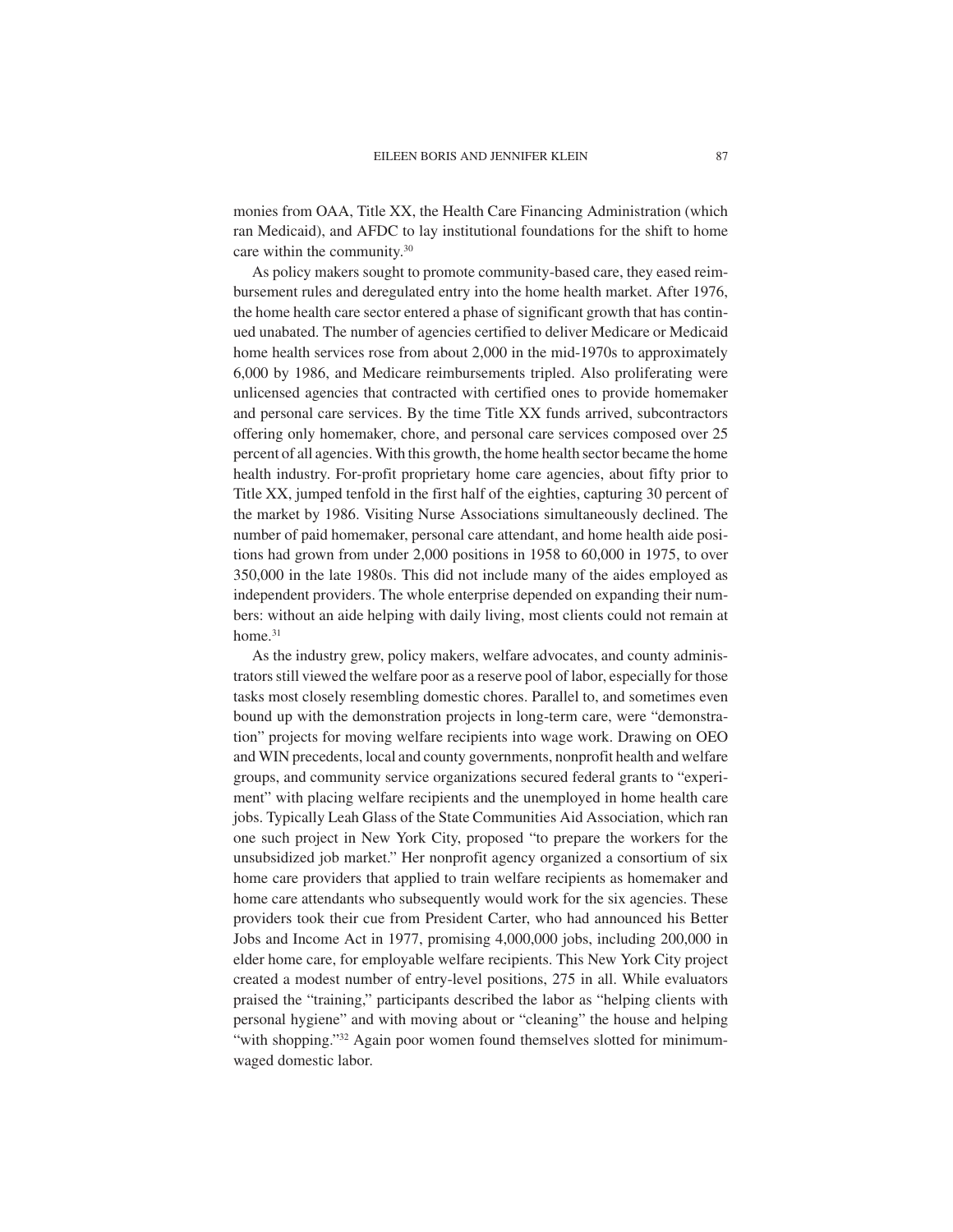Although allegedly entering the health care field, these women were kept on the bottom rung of a hierarchy defined as much by the professionalization agenda of nurses as by race, ethnicity, and class. For much of the twentieth century, registered nurses had maintained labor control through training schools and state boards. The latter regulated licensing, staffing, specialty certification, and standards of practice. Attempts during the late 1970s and 1980s to contain rising health care costs, rationalize the health care industry, and change Medicare policy challenged nurses'control over direct care. In 1983, for example, Medicare's new prospective payment system impelled hospitals to discharge patients earlier than before, so not only was there greater reliance on home care and outpatient services, but patients came home sicker and weaker. Nurses feared that cost-cutting behind these shifts also would fuel deskilling and casualization, with "nurses' aides . . . performing an increasing amount of" their care work. As Medicare and Medicaid tightened reimbursements in the 1980s, home health agencies sought to preserve their profit margins by substituting low-skilled, low-paid, and part-time employees to perform some jobs previously done by highly skilled, better-paid ones. State departments of health began allowing any kind of facility, including home health agencies, to train and certify aides. Nurses responded by asserting jurisdictional prerogatives, insisting that "nurses need to reclaim nurses' aides as members of the profession's hierarchy" and strengthen, as Susan Reinhard of Rutgers' College of Nursing argued, their "chain of command."33

Nurses included within their "chain" aides and personal care attendants to distinguish such laborers from skilled nursing. They prohibited aides, for example, from operating the high-tech equipment then entering homes just as they earlier had taken away the giving of injections.<sup>34</sup> Where state nursing regulatory boards won jurisdictional control of aide and home care certification, they designated the aide's work as domestic. Thus, even after the North Carolina Board of Nursing created a "nurses aide I" category and a formal registry, the labor remained so poorly remunerated that most of those certified eventually left for restaurants, retail sales, and manufacturing. Indeed, Oregon and North Carolina continued to classify home care workers as domestic workers outside state employment law, locking in their inclusion at the very bottom of the nursing hierarchy.<sup>35</sup>

#### TRANSFORMING LABOR LAW: THE CALIFORNIA CASE STUDY

California became a recognized leader in consumer-directed home care services, but only after a political struggle that involved a coalition of unions, seniors, and the disabled. From the start, the state had one of the largest home care caseloads from a combination of demographic and political factors, including a large elderly population and a robust social movement of the disabled that created Centers for Independent Living in the 1970s. It was well poised, as we have argued, to take advantage of federal funding. Its solution to the ambigu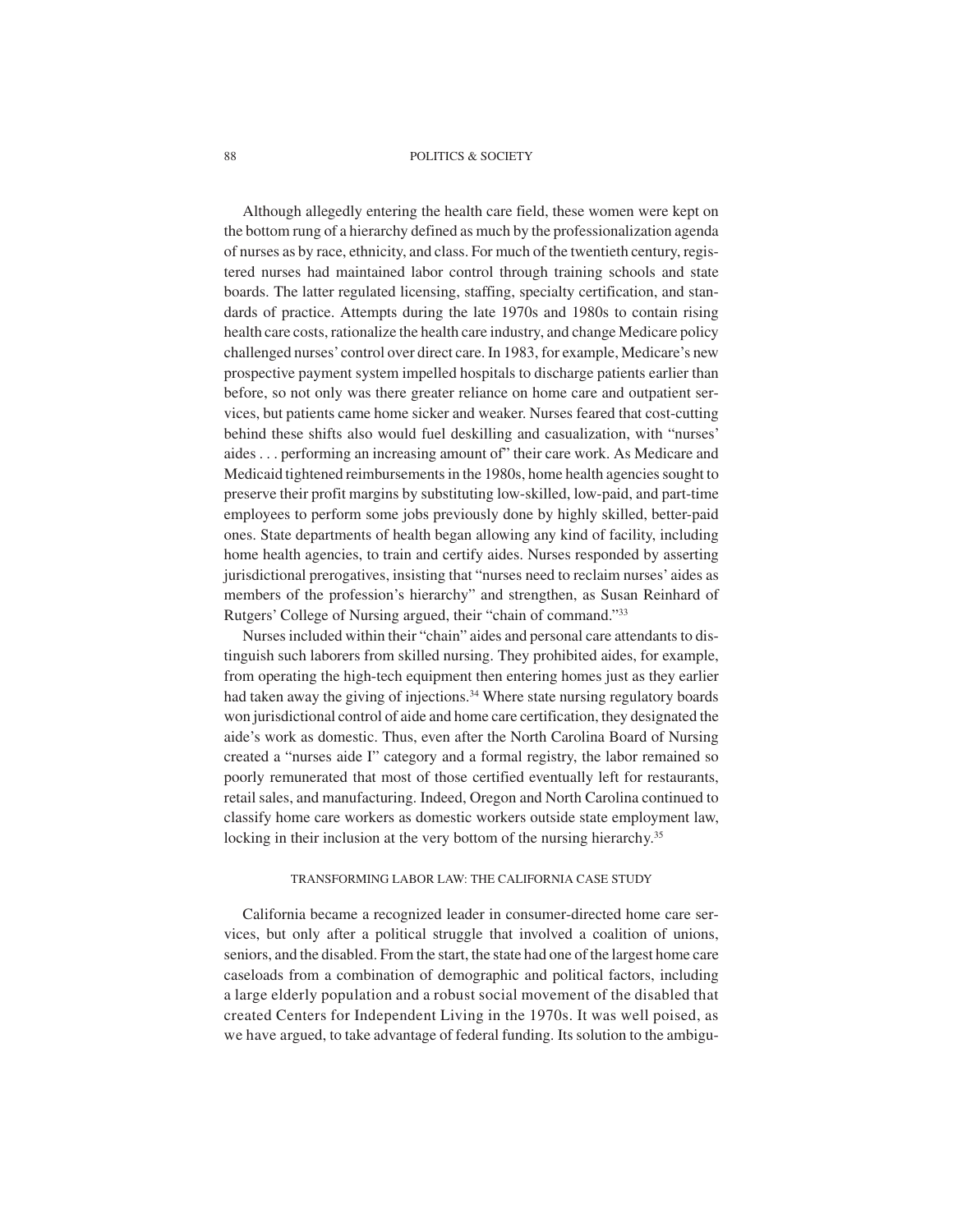ous status of the workforce became the public authority, an old form used for new purposes.36

Created in 1973, In-Home Supportive Services (IHSS) developed out of previous attendant and homemaker/chore programs that often sought to employ those on welfare to care for others on public assistance. Over the years the program experienced underfunding (from state, federal, and county sources) relative to the demand, uneven administration, local financial shortfalls, and bureaucratic red tape. Charges of fraud and abuse periodically accompanied calls for reorganization. With the poor elderly and disabled as its clients, and a minimum-wage workforce, Republican governors especially attempted to balance budgets by cutting appropriations, despite the fact that those eligible were entitled to the service.<sup>37</sup>

Trying to provide "on the cheap" exacerbated the already confused employment status of the workforce. County attempts to have other levels of government pay for the service joined with denials of employer responsibility. Beginning in 1960, under the state attendant care program for severely disabled persons on public assistance, the consumer of services—the client—acted as the employer. After social workers assessed their needs and ability to supervise aides, consumers received state monies to pay for attendants. When funding and levels of expenditures increased in the mid-1970s, attendants earned enough to qualify for Social Security, but consumers lacked the income to pay the employer share of taxes, as mandated by the California Department of Social Welfare.<sup>38</sup>

The fiction nevertheless developed that the home aide was an independent contractor working for the consumer/client. After passage of MediCal, California's equivalent of Medicaid, in 1966, home health aides joined homemakers and attendant care workers among the services offered to the poor. The expectation was that the MediCal would cover most attendant care cases, displacing costs to the federal level. Meanwhile, while the legislature directed the State Department of Social Welfare to recruit and train women on AFDC for home care, county welfare departments in 1969 gained the ability to contract with proprietary as well as voluntary agencies to provide services. Such contracts specified that for-profit contractors give preference to welfare recipients. Still, certain conditions encouraged the retention of individual providers, such as isolated location, relative availability, or a preexisting long-term caregiver relationship. In 1973, with IHSS, the method of reimbursement changed again when the state paid the home care provider rather than their clients, most of who continued to hire attendants directly.<sup>39</sup> Rarely were deductions taken for Social Security or taxes, since such payments came out of the overall IHSS appropriation, indirectly lessening the number of care hours funded.40

Under IHSS, counties could organize the service in one of three ways. The Individual Provider or IP mode emphasized consumer direction. Under this option, the consumer hired, trained, supervised, and terminated the attendant and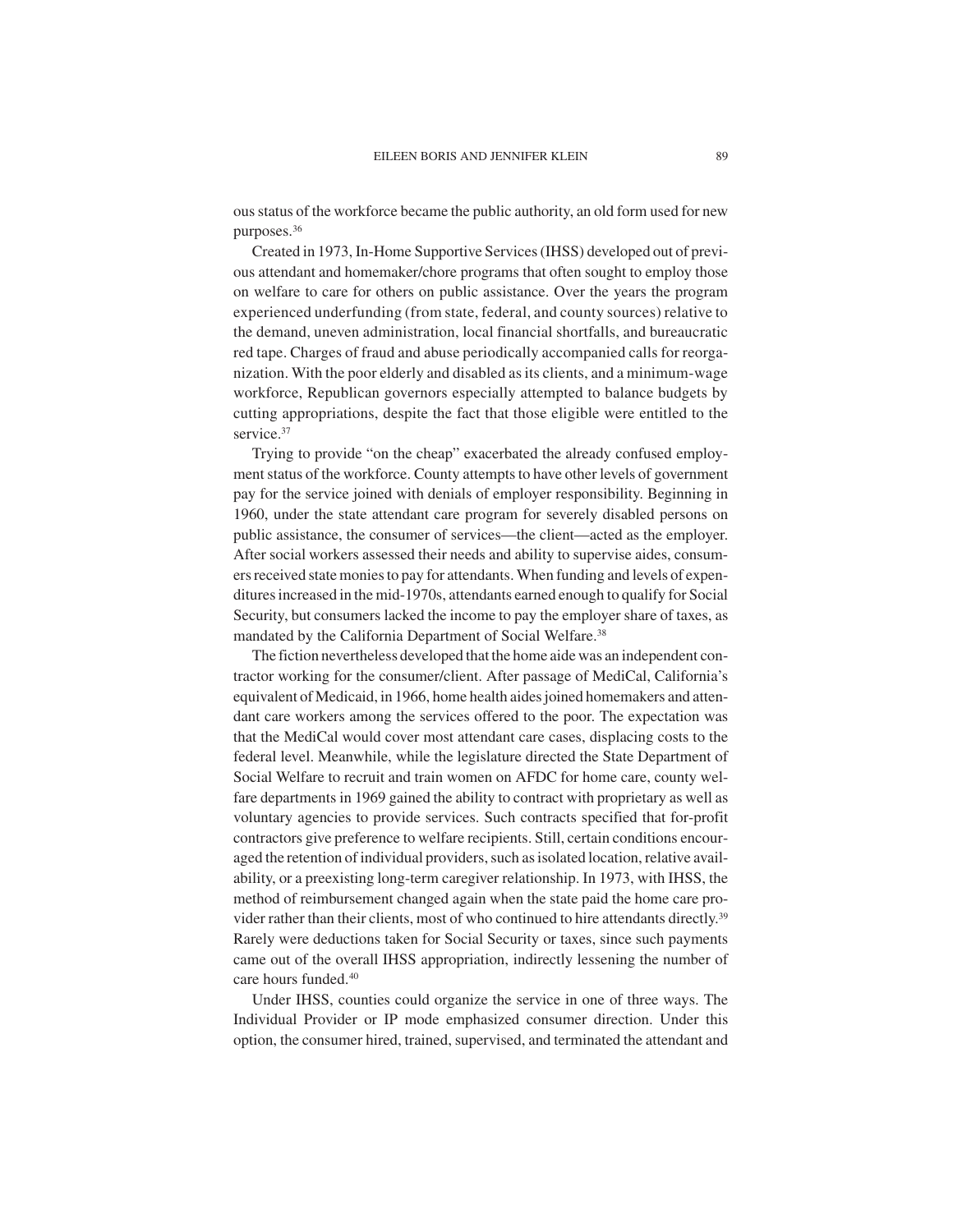the worker was considered an independent contractor. While this option met demands of independent living activists to control their own care, it obscured the role of government in service provision since the state cut the check and issued payment of an hourly wage to providers of care, the County Department of Social Services ran the program and its social workers allocated hours. But not all consumers were capable of acting like employers. Other options more clearly defined the employment relationship. Under the County mode, the care provider became a government employee, but most counties, concerned with keeping costs down, hired few workers directly. With the Contract mode, the county contracted with a for-profit or nonprofit company, which became the employer.<sup>41</sup>

Disability rights activists wanted more control over their arrangements; others wanted to hire family members, which was more difficult to do when having to go through a contractor. Counties sometimes reimbursed relatives only for tasks beyond expected routines and sometimes they would pay only relatives who left other employment to engage in home care. Investigating one minimum-waged rural county, the Western Center on Law and Poverty found that "when the worker came to the premises and saw what had to be done, she put in extra hours which would lower her low minimum wage even worse."42 Contractors thus took advantage of the relational and intimate nature of carework, which rarely could be dropped in the middle of a task just because compensated time ran out.<sup>43</sup>

Located in isolated homes, IHSS workers had no mechanism to bring themselves together to challenge the conditions of their labor. Defining this labor became crucial to who would organize this workforce. Were they public sector employees and therefore under the jurisdiction of a union such as AFSCME (American Federation of State, County, and Municipal Employees)? Were they domestic service workers, thus the constituency of United Domestic Workers of America (UDW), or movements of household employees? Did they belong to the service workforce, rapidly being organized by the growing SEIU in commercial and non-profit sectors? Policy changes, especially Medicare and its subsequent amendments, had pushed home attendants and aides into the expanding health care sector, and so some unions began to see them as health care workers. Indeed, given both the structural ambiguities and the blurred nature of the labor itself, union activists spent well over a decade experimenting with organizing strategies, navigating the shifting legal terrain and modes of service delivery, and competing with each other to define a viable unionism for home care. In every case, no matter the union, organizers found their task complicated by the service provider–client relationship, not just by the worker-boss relationship—particularly in California, where consumers were already well organized themselves. To succeed, unionization of home care workers would have to rally all those impacted by the welfare nexus and create a viable base of employment within the state itself. Union strategy hinged on emphasizing the welfare state location of IHSS labor.<sup>44</sup>

The San Diego–based UDW, now affiliated with AFSCME, initially promoted contract home care. Founded under the influence of Cesar Chavez, this black and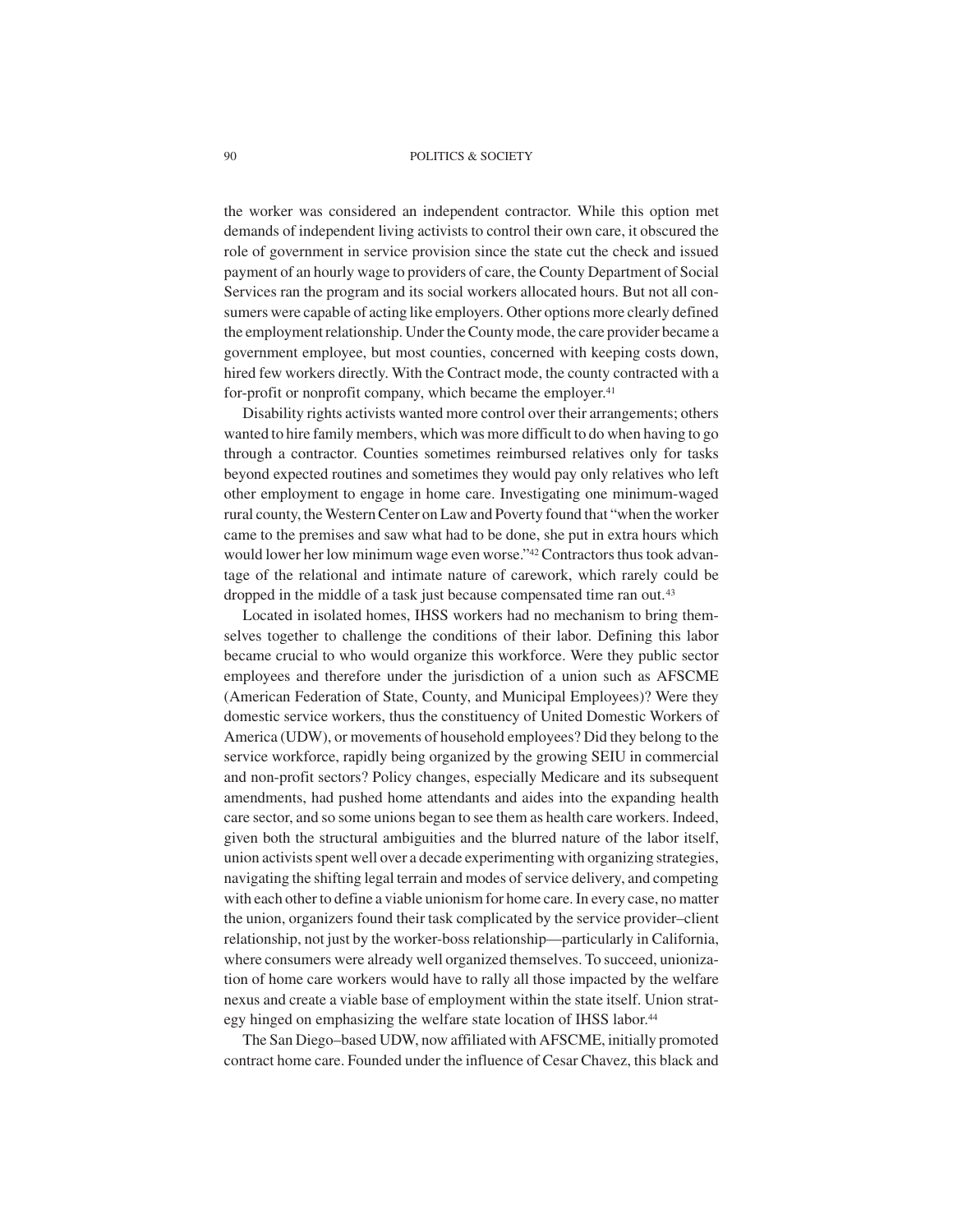Latino union discovered in home care providers a type of domestic worker they could locate. SEIU had been engaged with organizing health care workers in more traditional workplaces and saw the expanding home care labor force a logical extension of its activity. Both SEIU and AFSCME had benefited from earlier changes in labor law that facilitated public sector unionism, while SEIU mobilized immigrant workers through direct action militancy. UDW began to focus on the county contracts with proprietary firms; such contracting concentrated the workforce, facilitating organization and providing a terrain of struggle. In April 1980 UDW blocked the San Diego County Board of Supervisors from awarding the IHSS contract to a firm that "promised no improvements" in wages or working conditions.45 Instead, San Diego gave its \$7.2 million contract to Remedy Home and Health Care Corporation, which signed a union agreement two months later, covering over 2,000 attendants. Workers gained a small hourly raise, paid vacation, sick leave, and their own health plan as well as a grievance procedure system and union security.46 Nearly a decade later, Remedy would be the site of a Ford Foundation demonstration project on improving the conditions of home care workers. Guaranteed hours, subsidized health insurance, and increased training, this project revealed, facilitated worker retention. But soon afterward, the county moved its contract to a lower bidder.<sup>47</sup> UDW, however, became committed to the county mode of service delivery, which also put the union in the position of supporting privatized corporate management of IHSS. Through the California In-Home Care Council, UDW worked closely with contractors. This collusion did not sit well with prominent consumer groups, deeply opposed to the contract mode.

In other parts of the state, SEIU locals chose a different tack: they sought to reach the more numerous independent providers. This focus entailed the additional legal challenge of defining the employment relationship. The Ninth Circuit court in 1983 held the state and counties liable for purposes of the FLSA—that is, for wage and hour regulations. For the Department of Social Services and county welfare agencies "controlled the rate and method payment, and . . . maintained employment records." Particularly important was their assignment of hours, even though consumers supervised home workers on a day-by-day basis. The court noted that "these services have been traditionally performed by domestic employees in the private sector," but as a federally funded and regulated program, administered by the state, home care was not immune from FLSA.<sup>48</sup> Similarly, the California Court of Appeal two years later said of the direct payment option, in which the county gave funds to the recipient, that the county's "*sufficient control* over the IHSS provider" made the State an employer.49

In 1985, California's attorney general determined that IHSS attendants came under state workers'compensation and other labor laws. "For purposes of collective bargaining . . . the IHSS workers (under the IP mode) may be considered the employees of the counties," but not of the state because they were not civil service employees. This ruling worried counties, which sought to end liability by con-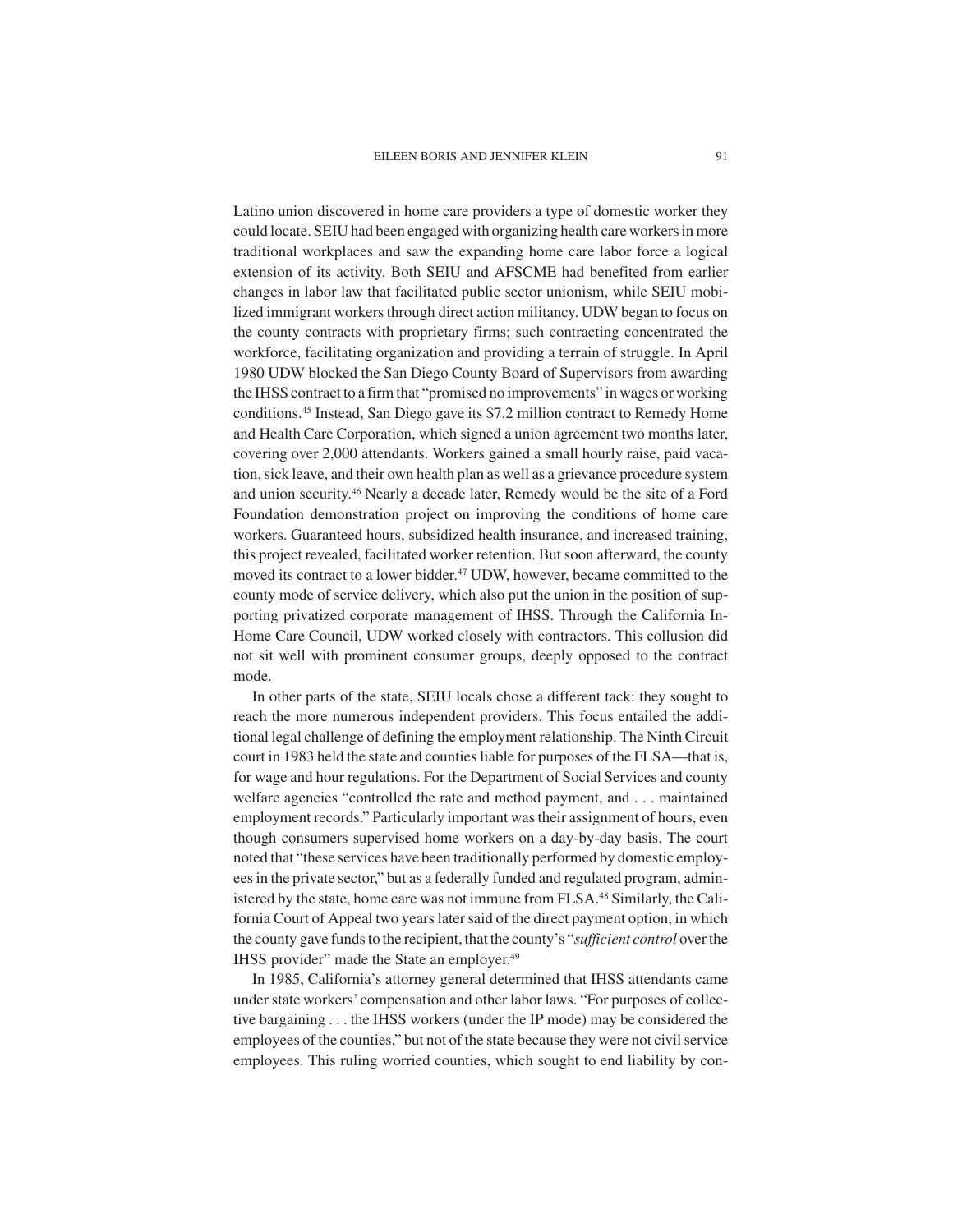tracting out services. SEIU Local 250, in fact, had joined with UDW to push for legislation favoring the contract mode. It convinced San Francisco County to move all of its caseload to the unionized Remedy over a three-year period. In this situation, support of community groups dissatisfied with the IP mode was crucial.50 By 1987, when SEIU began its "massive campaign" to organize home care in Los Angeles, in which it poured \$285,000 for nine months in 1988 alone and hired over twenty full-time workers, legal rulings existed that claimed government as the employer of IHSS workers, rather than the thousands of program recipients.51

Yet SEIU's Los Angeles Homecare Organizing Committee faced a number of hurdles, including which "employer definition . . . suits our organizing needs." Primarily it had to identify the workers. Elsewhere it had obtained lists of names "through co-opting an inside source of the targeted company" or it had circulated a petition on "a popular issue (e.g., minimum-wage increase)" at the site where workers picked up paychecks. In Los Angeles, it planned to use its members in other government employee locals: caseworkers could get names from microfiche, and data and payroll processors could compile a list, while other county contacts could pilfer the program's "referral list." So, even when counties formally refused to hand over the names of workers, the sectoral strength of SEIU provided alternative routes.52 That social workers and home care workers belonged to the same union, although usually in separate locals, proved a benefit for organizing. This advantage UDW used to attack the ability of SEIU to truly represent the best interest of attendants, since social workers supervised them, in contrast to its unitary focus on home care.<sup>53</sup>

Los Angeles County initially opted for designating itself as the employer. SEIU built a citywide organizing committee through home visits and direct mail, trying in the mid-1980s to reach 40,000 attendants, whose numbers kept on growing even as individuals dropped out of the work. Based on its experience in Boston and Chicago, it believed on-the-ground organizing would look like a political canvass. No matter if the employer was public or private, organizers concluded "that the more the organizing is based on public events and grounded in public issues, the better our chances of winning and the stronger the organization will be at the other end."54

This strategizing assumed that the employer question soon would "be resolved in ways that will allow for successful organizing."55 SEIU launched its campaign in October 1987, but by December was requesting the courts to determine whether in fact Los Angeles County was the employer under the Meyers-Milias-Brown Act, the law governing collective bargaining for government employees. Apparently the Deputy Director of Labor Relations Services had advised that Los Angeles County reject this reasoning. The union argued that if the county was not the employer, IHSS workers would have "no legally-sanctioned opportunity for collective representation." They did not meet the requirements for state employees and the National Labor Relations Act excluded those "in the domestic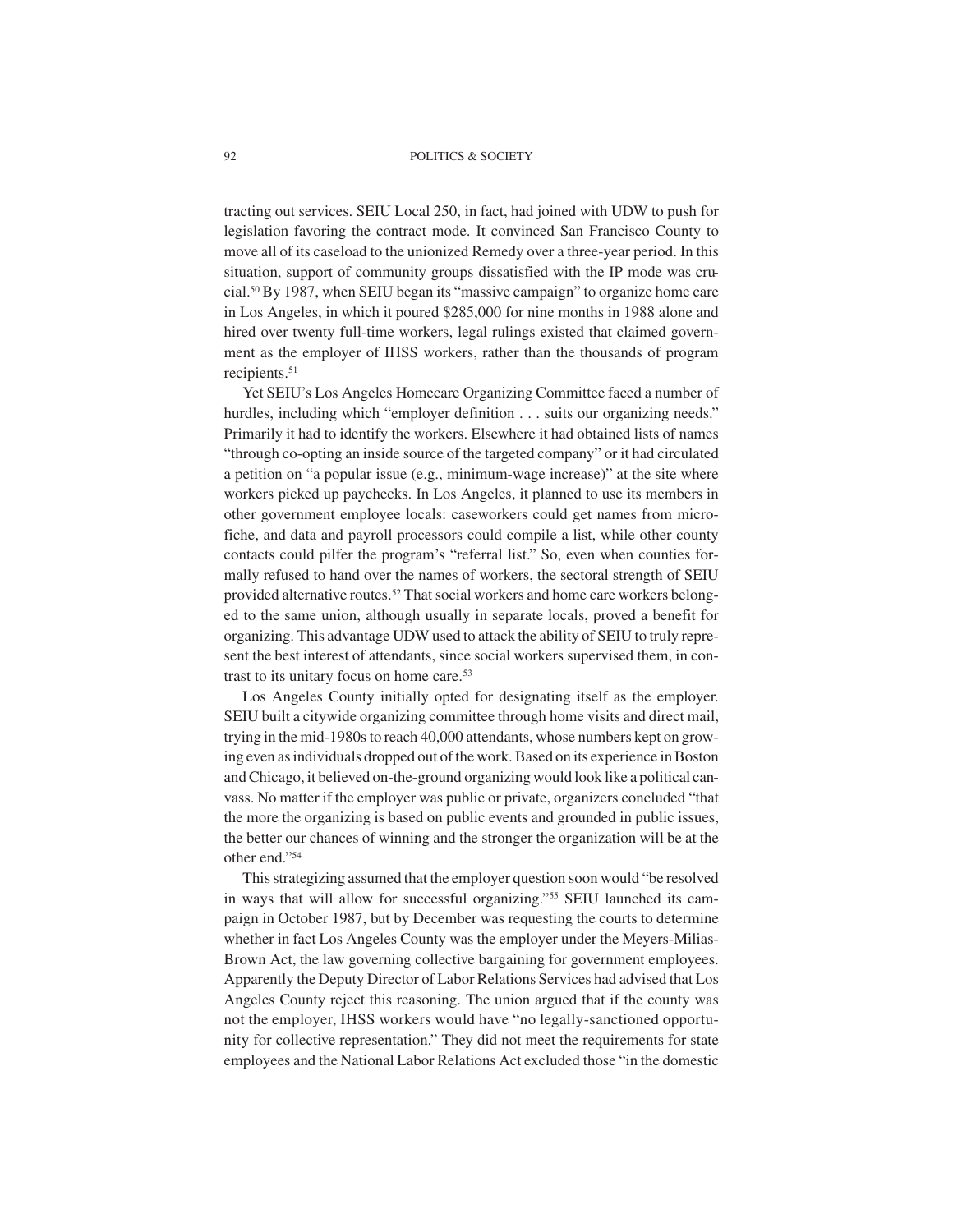service of any family or person at his home" from the definition of "employee," thus make it impossible to have recipients serve as employers for collective bargaining—even if that was logistically possible.56 As International President John Sweeney told a rally of 1,500 home care workers in 1988, "When these officials won't even acknowledge they are your employer, they bring dishonor on this county," especially since "if it were not for you, 83 percent of your clients would have to be placed in an institution at an astronomical financial cost."<sup>57</sup>

When the State Court of Appeals ruled two years later, the union met legal defeat. In *Service Employees International Union, Local 434 v. County of Los Angeles*, the court found IHSS workers to be "independent contractors" because the counties did not control their activities on the job. Yet, as SEIU later argued in defense of the public authorities, "Even under a common law test, these unskilled workers, with no capital, who have their tasks detailed in work plans specifying the number of minutes they may spend on each task, and who are paid an hourly wage—are not independent contractors, but employees jointly employed by the recipients and the public authorities."58

Los Angeles County would not negotiate with the union because it claimed that it was not the employer. But neither was the state Department of Social Services, the IHSS program, MediCal, or individual clients. This uncertain legal status led SEIU to develop the public authority, for someone to bargain with, as the state already had granted voluntary dues check off, thus providing a stable financial base for future campaigns.59 By Fall 1990, a task force within the union, led by its chief representative in Sacramento Maury Kealey and with UCLA Law Professor Craig Becker, began sketching the contours of such an authority, its legal basis and political effectiveness. SEIU envisioned that representatives from the local area and disability entities would have seats on the authority's advisory committee. Equally important for the disabled community, recipients would "retain the authority to hire, fire, and direct the personnel." In crafting the legislation, SEIU sought to place IHSS workers within the meaning of public employee without defining them as civil servants both to maximize flexibility for bargaining and ease enactment.<sup>60</sup>

SEIU's chief lobbyist then joined with others from organized groups of seniors and the disabled to spearhead the effort to amend the state welfare code governing IHSS. The California Senior Legislature went on record for the public authority concept in 1991, the year when the union initially tried to have its bill passed as a rider to the state budget. In the midst of proposed cuts by Governor Pete Wilson and public outcry over elder abuse and fraud documented by the Little Hoover Commission, in 1992 the legislature permitted counties to develop authorities. The next year Assemblywoman Gwen Moore (D-Los Angeles), whose election the union had supported, introduced further legislation that saved IHSS from a 12 percent reduction by transferring some services to Medicaid's personal care option. Other amendments provided start-up funds for the authorities. Alameda, San Francisco, and other Bay Area counties immediately created mechanisms to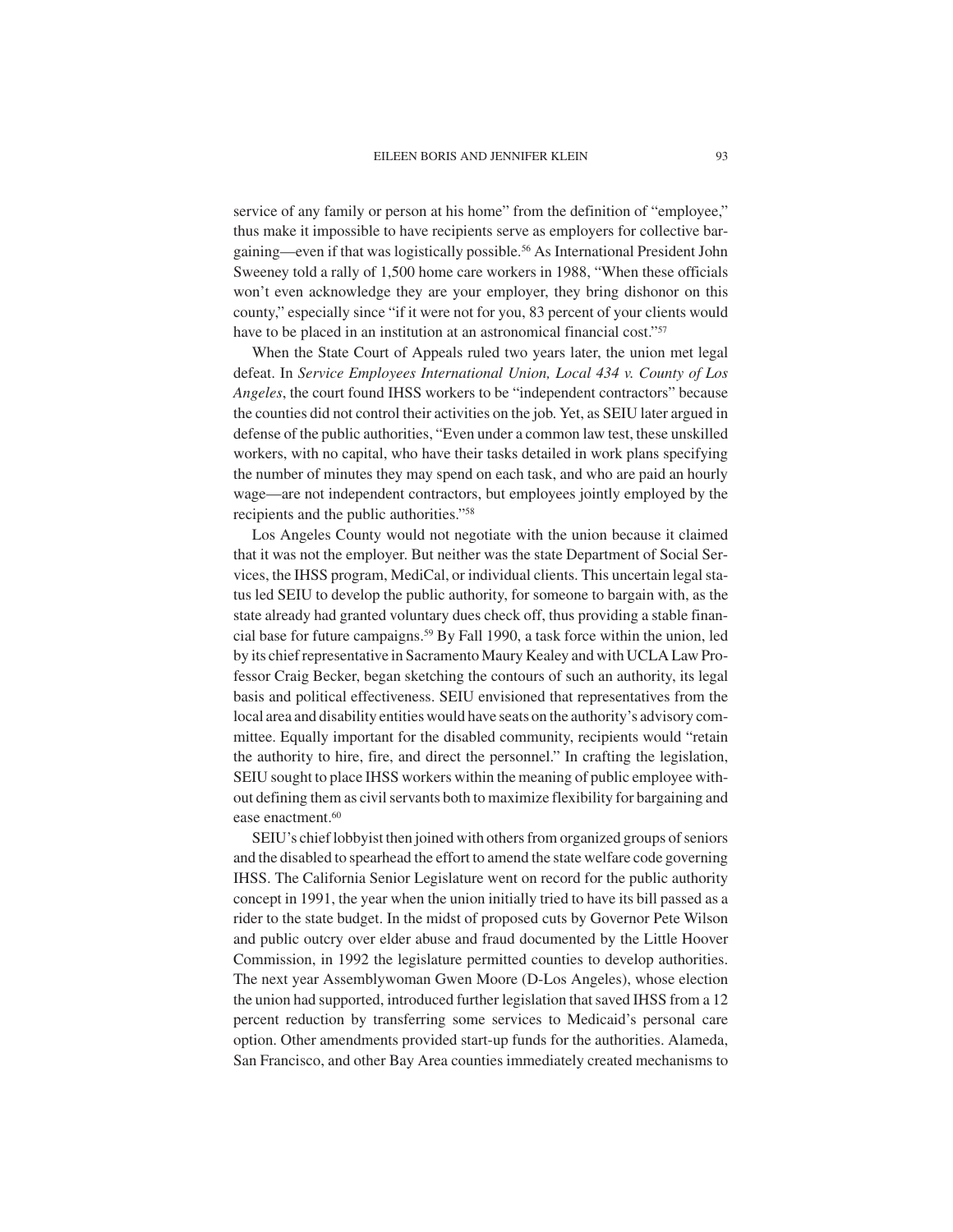reclassify home care workers as employees; Los Angeles only followed after a five-year struggle. This legal change, gained from political lobbying by the union, the Congress of California Seniors, the California Senior Assembly, the California Foundation of Independent Living Centers, and various local disability groups and commissions, created an employer to bargain with—as well as a central registry to locate the home care workforce. At least half of the members of the authorities were mandated to be current or past IHSS recipients.<sup>61</sup>

The union alliance with disability activists was not necessarily a natural one. The union had approached the Oakland-based World Institute on Disability, an activist think tank, as early as 1986. The Institute's 1987 report, "Attending to America: Personal Assistance for Independent Living," had endorsed unionization to enhance attendant wages. The organized independent living centers by the summer of 1992 agreed to support collective bargaining for the union if disabled people would retain consumer control over the authorities. Indeed, the centers and the union apparently shared the same lobbyist for a time. This cooperation came out of an informal group that worked closely together in Sacramento on legislative issues.62 Even though SEIU gained credit for opposing an attempted managed care "takeover" of attendant programs, other militant activists feared that the interests between the two groups conflicted and subsequently sought to slow down implementation of the authorities, especially in Los Angeles.<sup>63</sup>

In 2000, the legislature provided additional monies for pay raises and training, while mandating that all counties establish public authorities by 2003. This followed the U.S. Supreme Court's Olmstead Decision, which upheld communitybased treatment over institutionalization under the Americans with Disability Act.64 Mobilization to pass these laws has helped to organize workers; in turn, these political victories provided institutional spaces for union organizing. As public sector employees, then, IHSS workers have found collective bargaining projected into the political arena.<sup>65</sup> By 2005, some 360,000 people received IHSS monthly, costing \$3 billion annually.<sup>66</sup>

Despite this new recognition, most IHSS workers still earn less than a livable wage (though the unions have increased wages into the \$8 per hour range.) IHSS worker Amanda Figueroa explained their plight before the Los Angeles County Board of Supervisors in March 2001 "as that of a 'ping-pong ball,'tossed between the state and county with neither willing to accept fiscal responsibility for wage increases or benefit coverage," as labor educators Linda Delp and Katie Quan observe.67 Before Los Angeles County raised wages in 2004, SEIU Local 434B only could deliver on services for members, such as aid with immigration issues, housing, health care, and training. UDW long had run food banks and training centers. Dignity depended, then, on legislative victories. But, after the gubernatorial recall of union supporter Gray Davis in 2003, the political terrain became newly perilous with Republican Governor Arnold Schwarzenegger yearly proposing cutbacks.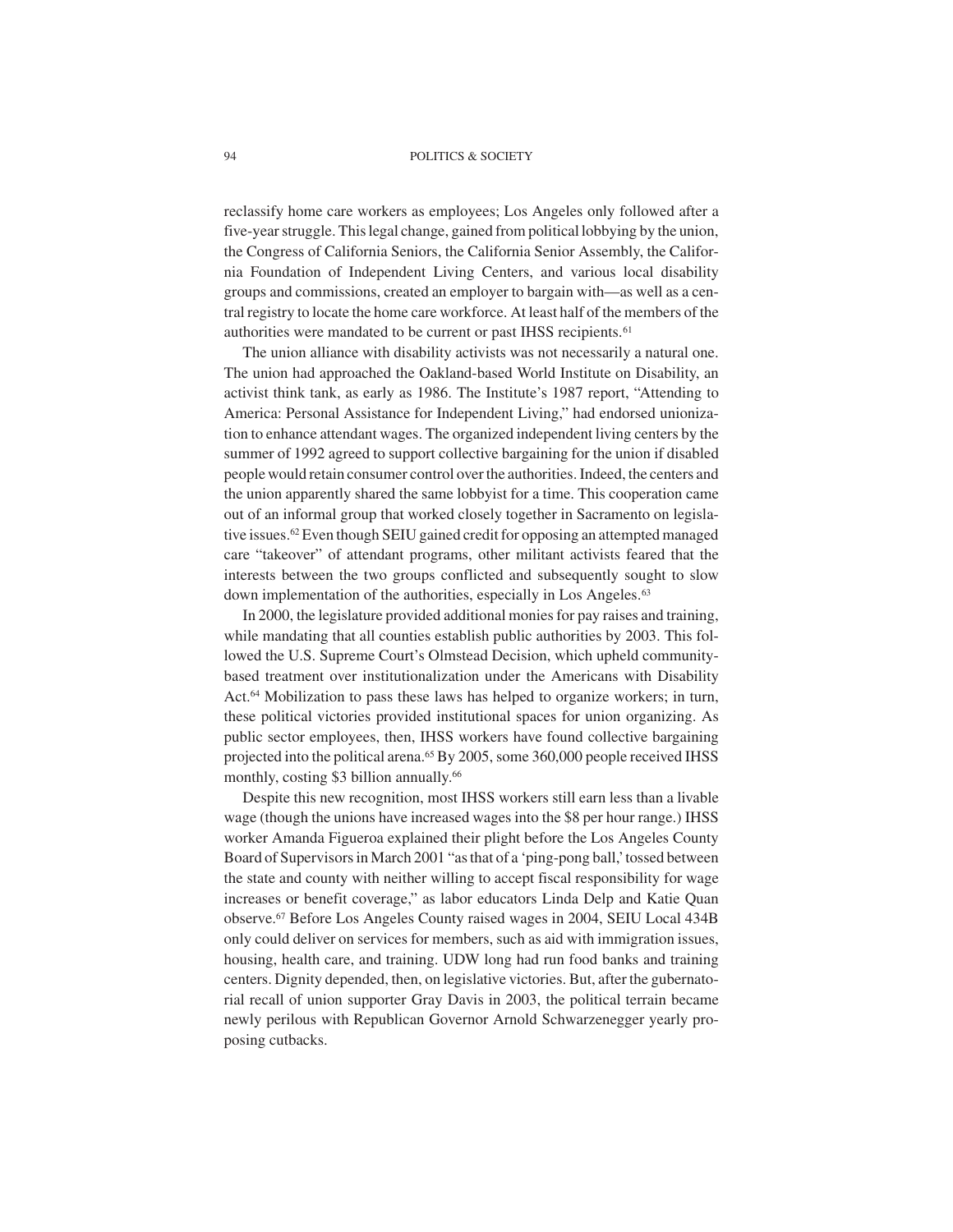SEUI and UDW also decided to end their rivalry. Plagued by jurisdictional disputes throughout the 1990s, the two unions agreed to divide up the counties so that only one would work in a given location. They formed the California Homecare Council in 2000 as a joint lobbying and organizing effort.<sup>68</sup> But, with SEIU leaving the AFL-CIO and AFSCME putting UDW into receivership for diverting dues to SEIU, among other charges, raiding each other began again during the summer of 2005. In late September, however, AFSCME and SEIU entered into a two-year pact, agreeing to form the California United Homecare Workers Union, to be affiliated with both, while maintaining their existing jurisdictions. The new entity would organize the twenty-six mostly rural counties that lacked bargaining agreements. Some viewed this as a first step toward one home care union in California.69

#### THE OREGON MODEL: OLD AGE MOVEMENTS AND WORKER RIGHTS

In contemporary policy discussions, Oregon appears as a pioneering state in long-term care policy, spending more on home and community-based care and far less on nursing homes. Since 1981, the state deliberately has used federal and state funds to develop alternatives to institutionalization, which it officially declared as an option of last resort. This commitment extended even to those who lack economic resources. Oregon currently spends 73 percent of its Medicaid long-term care budget on home care. According to proponents, the "Oregon Model" began when the state became the first to apply for a Medicaid Home and Community-Based Services waiver in 1981—a strategy subsequently followed by just about every other state in the nation.<sup>70</sup> This starting point, however, ignores the evolving history of the service provider state and its links to constituencies of consumers and workers.

Oregon's home and community-based programs also originated in homemaker and chore services. In response to the 1962 Pubic Welfare Amendments, counties, like populous Multnomah and Lane, implemented homemaker services with the express goal of "helping elderly persons live in their own homes instead of institutions."71 After 1965, public agencies also drew on OAA funds to reach several thousand recipients. Even private organizations, such as the Portland-area Kaiser Permanente Health Plan, applied for a Public Health Service grant to train "home health aides."72 Oregonians also formed viable AAAs at the county level to deliver home and community center meals to elderly Japanese, Jews, Hispanics, and Native Americans. Senior centers provided legal counseling, shopping assistance, and chore and homemaker services.73 The state's Office of Elderly Affairs, however, was small, underfunded, and ineffectual. As the decade wore on, an extraordinarily high percentage of elders were institutionalized.

Frustrated seniors began organizing through OAA centers and AAAs, demanding that policy makers curb this nursing home expansion, where caseloads had grown at twice the rate of population for those over age seventy-five. The leg-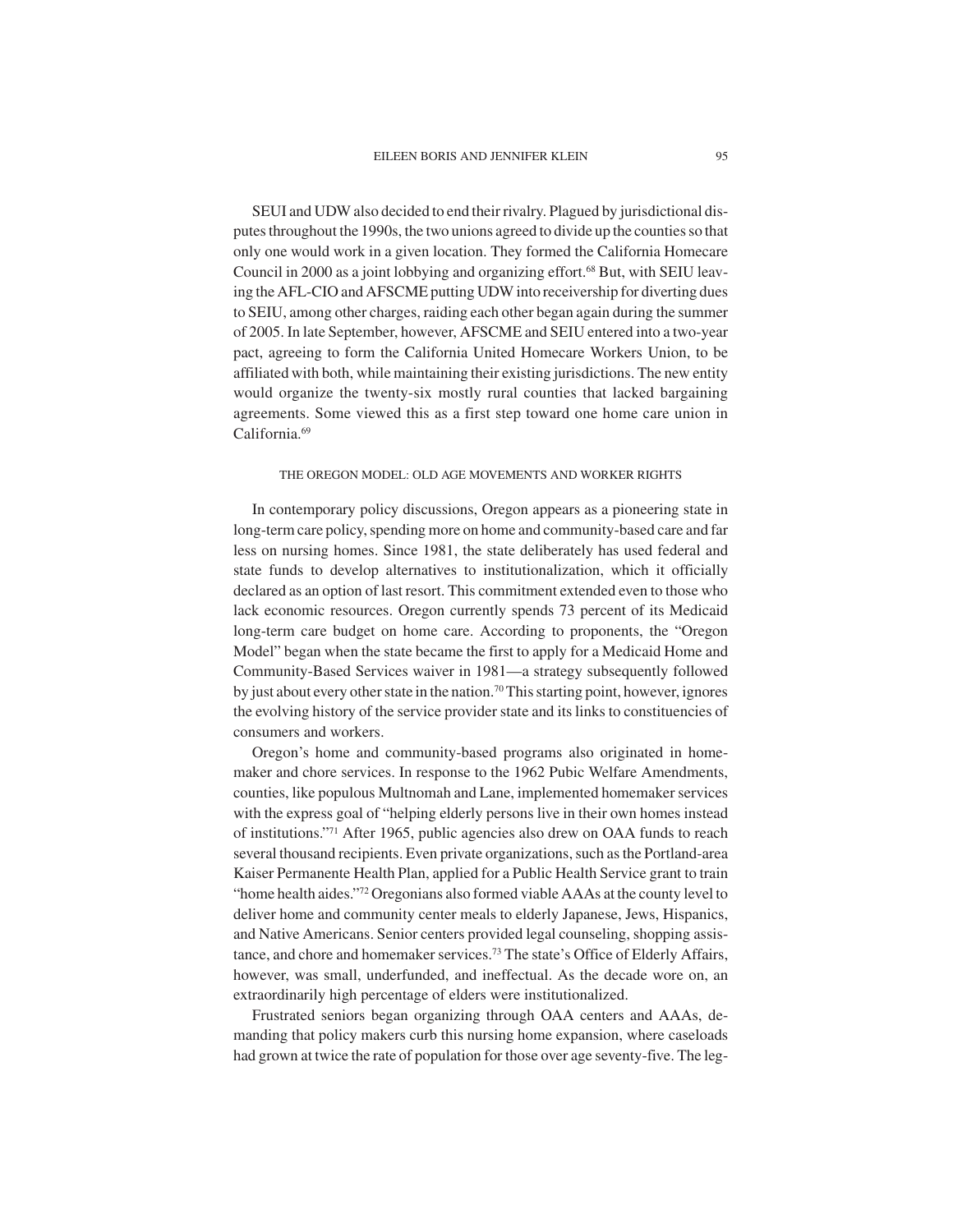islature responded with a Special Committee on Aging in 1973, which toured the state to hear out the seniors. To its surprise, the Committee found seniors incredibly well mobilized at the community level, knowledgeable with "their own lists of bills" and prepared to lobby. Seniors urged the Committee to recognize that many were institutionalized unnecessarily and in-home services were a viable option.<sup>74</sup> Out of this initiative came Oregon Project Independence (OPI), enacted in 1975 as Title XX funds became available, which provided people over sixty with a modest amount of housekeeping, bathing assistance, meal preparation, and personal care. It covered low-income seniors not on Medicaid through a sliding fee schedule.

Two years later, activists kept their movement going by forming the United Seniors Cooperative. This brought together the Gray Panthers, Retired Teachers' Association, NOW's Older Women's Task Force, National Council of Senior Citizens in Salem, AAA volunteers, retired union members, and retired government staffers. With economic recession, United Seniors'political demands for aging in place and reduced reliance on nursing homes started to look fiscally attractive. Certainly, OPI was cheaper than nursing home confinement since it depended on both low-paid workers and volunteers subsidized by the OAA. AAAs and senior centers further relied on private and charitable donations to fund services. Lacking the institutional and financial capacity to develop these services more systematically, in the late 1970s Oregon obtained two demonstration project grants from the federal government to run "experiments" in community-based care in four counties. With this seed money, the state Medicaid office tried to consolidate services run out of welfare departments, health departments, AAAs, and senior centers. While the demonstration project did nothing to lessen poverty among either elderly women or workers, it apparently proved that community-based care offered tremendous savings over nursing homes.75

Based on these findings, the Department of Human Resources (DHR) proposed a new state-level division consolidating the Office of Elderly Affairs, Medicaid, Welfare, Adult and Family Services, and the Senior Employment Division. Not only was United Seniors excluded entirely from this planning process but also the proposal called for limiting the autonomy and activity of the AAAs. The irate seniors went straight to the Governor, who quickly handed the proposal over to them for revision.76

The infrastructure of the social service welfare state became their political base of power. Through open, participatory meetings at senior centers and AAAs, continuous lobbying of legislators, and conferences with DHR, the old-age movement developed the Oregon Plan. During 1981, AAA captains led the lobbying effort and, by the end of the summer, the legislature passed two landmark bills. The first established a new state agency, the Oregon Senior Services Division, combining all funding streams. The second, the State Policy on Aging, called for the state to support elders in the least restrictive setting possible and to reserve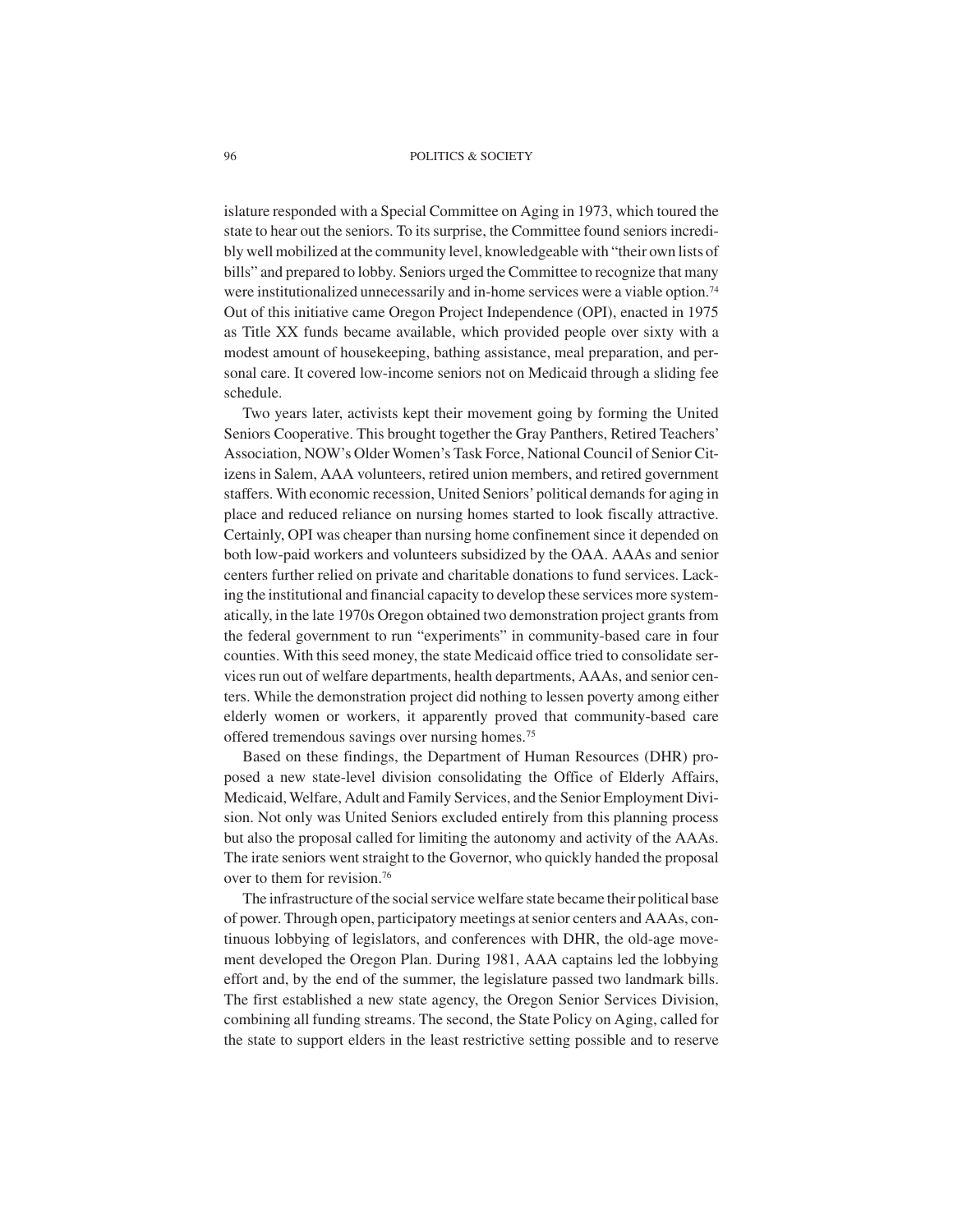nursing homes as the placement of last resort. The State Policy would maximize in-home, community-based, self-care, and independent living to promote "independence, dignity, privacy, and appreciation of individuality." To avoid a simple privatization measure, it required cost savings be reinvested into communitybased care. New applicants would be diverted into community alternatives, while nursing home residents capable of living elsewhere would be relocated.77 As Lela Humiston, chair of an AAA citizens' advisory committee, testified, "Oregon's elderly have made clear their preference . . . Seniors were very much involved in the articulation of that policy."78

Oregon then applied to HEW for the first Medicaid Home and Community-Based waiver in order to fund a wide variety of alternatives to nursing homes. AAAs, the seniors'community base of power, became the single point of entry at the local level for all recipients of government-sponsored care. Home care became a right; while relying on the same eligibility criteria as nursing homes, there would be no waiting list and anyone who applied and met the criteria would be enrolled. The majority of relocated clients, however, had no home to return to and could not live alone. Thus a new institution, the adult foster home, emerged to meet this need. Proprietors could develop a supervised living situation for up to five elderly persons in a private home. These proliferated rapidly throughout the 1980s.79

For those who could stay home, the state offered two possibilities, both based on welfare state contracting. AAAs could contract with service providers, such as home care agencies licensed by the Senior Services Division (after 1989, Senior and Disabled Services Division). Oregon also established the "client-employed providers" system similar to California's IP mode in terms of client authority to hire, supervise, and fire. But here attendants had to turn in a voucher to the state to receive their pay. As with OPI, which continued serving low-income non-Medicaid clients, the state categorized the work as housekeeping or homemaker services. These caregivers, then, stood doubly outside the law. Despite receiving wages from the state, they were independent contractors, not state employees. Further, the state wage and hour code, following FLSA, and workers' compensation both exempted child care providers who worked in homes, domestic workers, and "companions to the elderly or disabled," with companionship services defined to include "fellowship, care, and protection" and "household work related to the care of the elderly or infirm person such as meal preparation, bed making, washing of clothes and other similar services."<sup>80</sup> In other words, the labor law exempted precisely those services the state had agreed to compensate through its long-term care policy. These labor laws also excluded resident managers and caregivers in adult foster homes. Not surprisingly, while demand for services rose dramatically throughout the next decade, the numbers of workers did not.

By the end of the 1980s, the state and the AAAs faced troubling labor shortages and high turnover rates. In 1989 the Oregon Association of Area Agencies on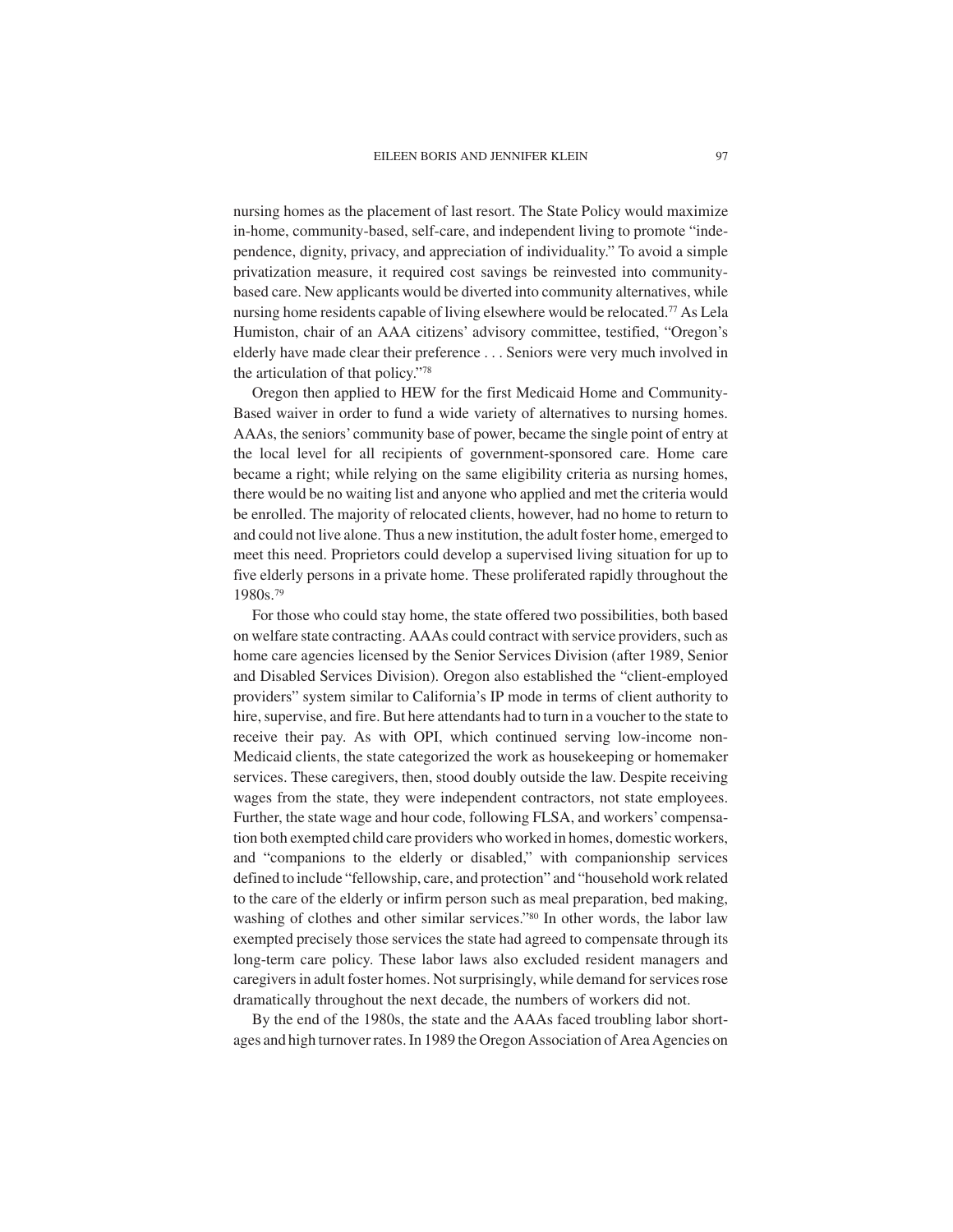Aging and the DHR secured a demonstration grant to focus on labor issues related to home care services. Proudly billed as "Who Will Care? A Model Collaborative Project," fourteen counties launched "mini-projects" aimed at recruiting and retaining long-term care workers, increasing their "self-esteem," standardizing "training," and reducing turnover.81 Counties embraced these projects rather enthusiastically and generated a classic range of welfare capitalist and public relations remedies. Columbia County produced an "in-home care workbook," while Malheur sponsored a public education campaign with "Careers in Caring" public service announcements. Several counties instituted the classic employee recognition ritual. These included years-of-service pins, special name tags, awards for meritorious service, training completion certificates, and, at the end, a statewide "employee of the year" luncheon. Final reports, which mostly boasted of success, made no mention of wages, health insurance, immigrant support services, labor policy, or political solutions—remedies that may have enabled low-wage workers to become more economically "independent." All the emphasis was on the "caring" nature of the job but none on the employment aspect of it. Indeed, as if to devalue the labor even more, the Central Oregon Council on Aging established a volunteer program with unpaid students providing in-home care.<sup>82</sup>

Unsurprisingly, the terms, conditions, and valuing of the labor remained unchanged in the 1990s. But now the workers got organized to change the situation. Demand for the services continued to rise, but the state held a lid on compensation. Some counties and agencies developed graduated career ladders, with titles such as "Care Provider I" and "Care Provider II," but a worker continued to make the same low wage unprotected by labor law.<sup>83</sup> Other county AAAs sought federal job training programs, including Job Training Partnership Act funds, to push welfare recipients into homemaker jobs, but workers stayed poor. Buoyed by momentum in California, SEIU in 1997 formally launched a campaign among home care workers in Oregon.

Again the public sector provided an arena for struggle. SEIU organizers from Local 503, Oregon Public Employees Union, convinced the governor's office to give them the names and addresses of all "independent contractors" providing state-funded home care services. Organizers and home care workers made 22,000 house visits over the next four years, attempting to reach the approximately 13,000 workers paid by the state of Oregon. Yet the problem still remained of whom the union would bargain with even if the employees were organized. Here, the union developed a shrewd innovation. They decided to push for a ballot referendum that would establish a state-level Home Care Commission, one public authority for all home care workers. In Fall 2000, Measure 99 appeared on the Oregon ballot. This constitutional amendment called not only for the establishment of a Home Care Commission, with members appointed by the Governor, but specifically stated that "home care workers would have the right to form, join, and participate in the activities of labor organizations of their own choosing for the purpose of representation and collective bargaining with the commission . . . " and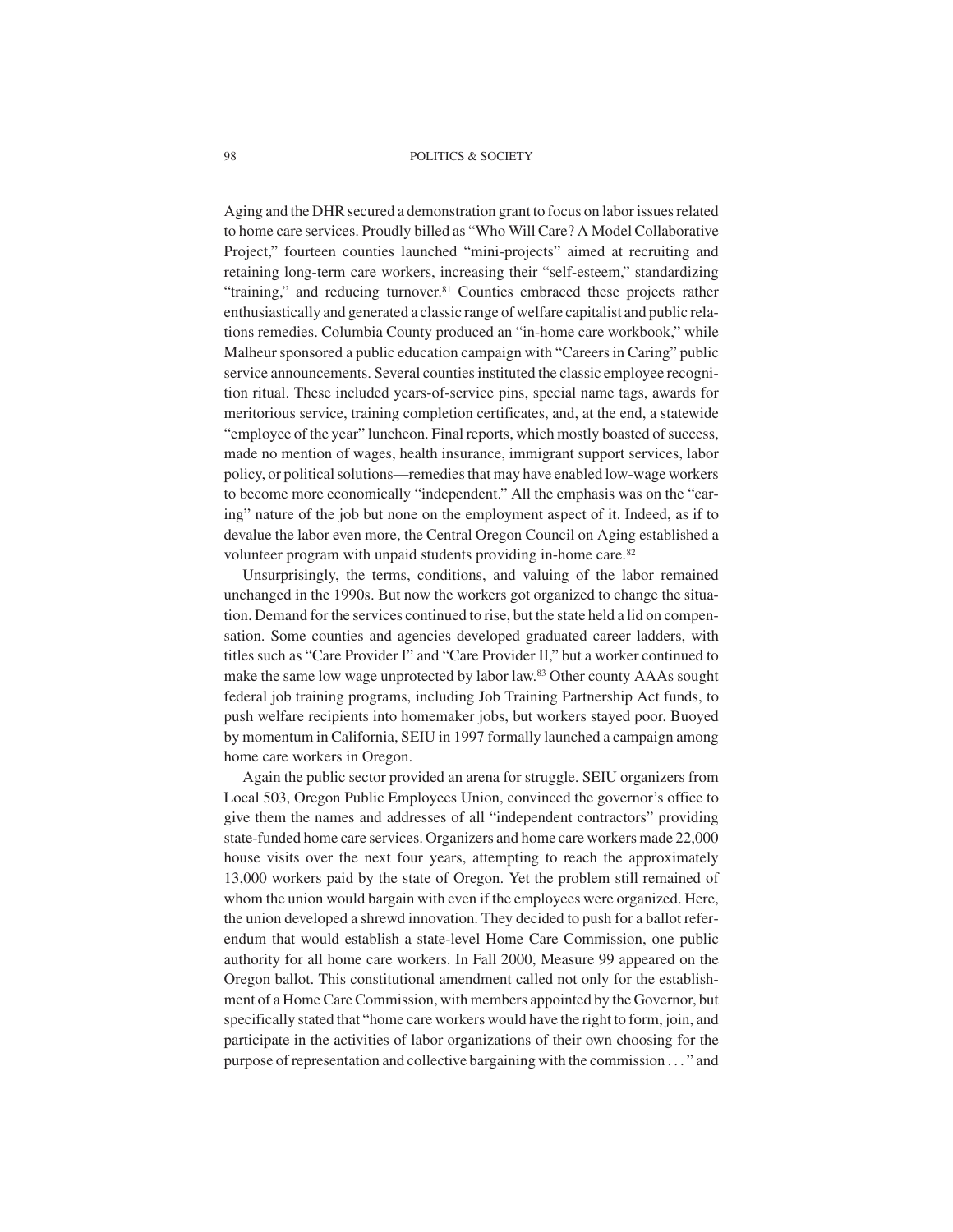that "home care workers could have public employees' collective bargaining rights, [including] mediation and interest arbitration." Finally, it made no bones about the nature of the work: "home care workers provide in-home services, including but not limited to housecleaning, shopping, meal preparation . . . personal care." The state would formally recognize care work as employment. Measure 99 included a stipulation that while these workers would not be employees of the state of Oregon, it must pay unemployment insurance.<sup>84</sup> The amendment passed in November with 63 percent of the vote, creating a distinct innovation in labor policy. "It was the first time that collective bargaining rights were extended through a ballot measure," said Steven Ward, Local 503's organizing director.<sup>85</sup>

The struggle was by no means complete, however. The voters may have expressed their will but the money still had to come from the state. This meant that yet another political campaign had to be launched—to convince the Republican legislature to appropriate funds for the new Home Care Commission. This time home care workers teamed up with disability activists and seniors groups to lobby legislators, district by district. Delegations of workers and the disabled visited every legislator in their home districts and the capitol. They organized thousands more to send letters. "It was so exciting," said Karen Thompson, a worker who became president of the home care sublocal. "We got to pour out our stories. We weren't isolated anymore." The vote to approve funding was unanimous in the House and overwhelming in the Senate.<sup>86</sup> The legislature would recognize new employment rights for those who took care of others.

At the end of 2001, the organized workers got their union too. Through a state labor board election, home care workers won what *Northwest Labor Press* called the "largest public sector union victory in Oregon history." 12,000 new members joined SEIU Local 503, forming Home Care Workers 99. The union has organized mainly the state-paid independent providers who serve Medicaid and OPI clients and not those in adult foster homes, assisted living facilities, or private agencies.87 According to organizer Karla Spence, the membership is 85 percent female, with an average age of forty-seven. Several hundred are Russian and Romanian; many are of Asian descent. Enough of them are living at the poverty level that over a quarter were enrolled in the Oregon Health Insurance Plan. With initial bargaining in 2002, demands centered on designating the work formal employment. So in a state that helped launch antitax revolts, home care workers held a huge Tax Day Rally on April 15 to demand state and federal taxes be withheld from their paychecks. Subsequently, in its first year the union won inclusion in workers'compensation, with the Home Care Commission paying the premium, paid leave, health and safety equipment provided by the state, a miniscule pay raise, and some of the things "employees" take for granted, like tax withholding, travel mileage reimbursement, and direct deposit. In 2004, the union won the Homecare Union Benefits Board, which offered health insurance to those who worked eighty hours a month for two consecutive months. The union continued to struggle for further wage raises and against cuts to clients.<sup>88</sup>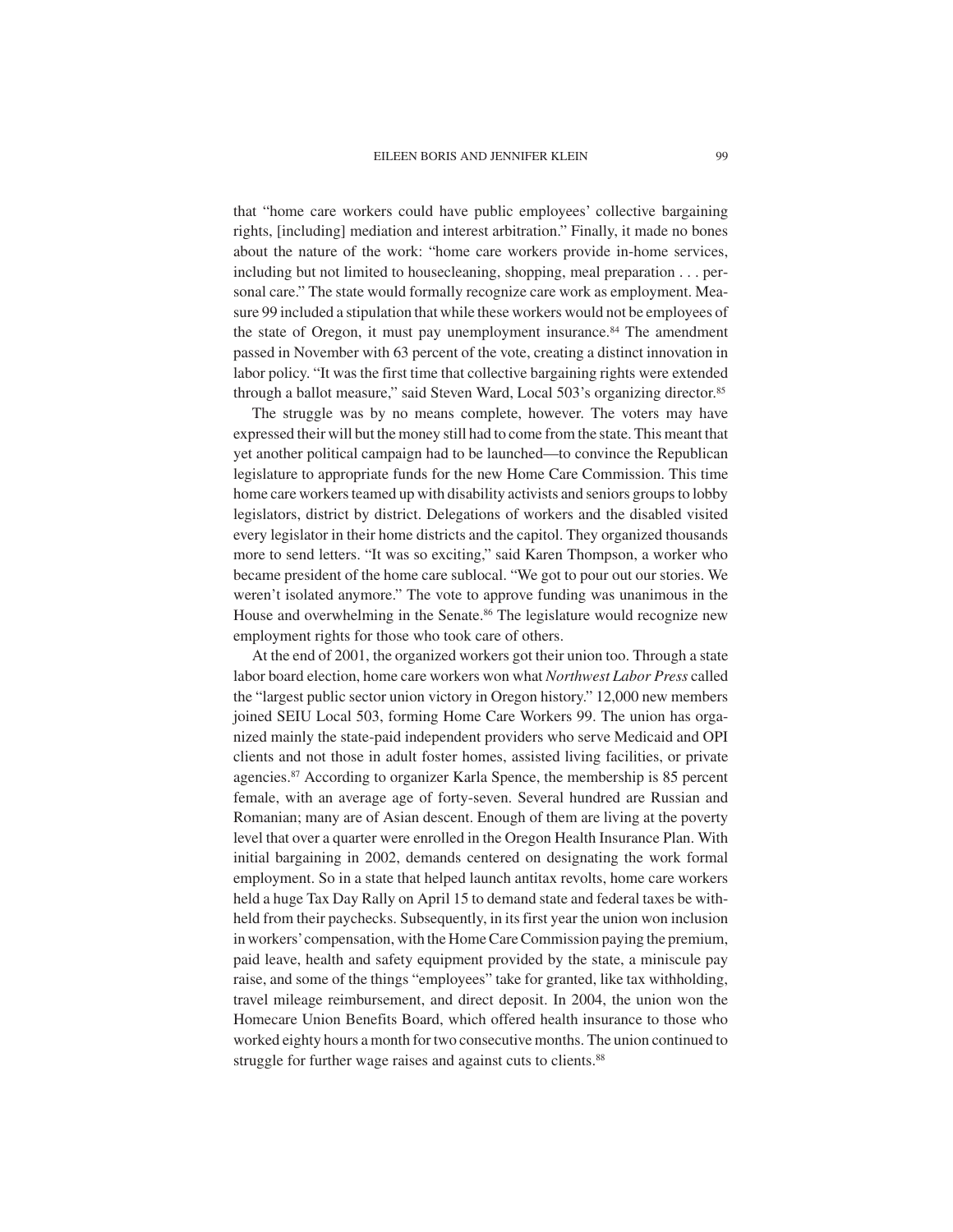#### **CONCLUSION**

The broad trends in old-age policy from the 1960s through the 1990s led to policies that fostered the creation of new occupations, funded by the state, and new opportunities for union organizing by formerly invisible workers. Not only did unions become active supporters of increased social spending, given that they had organized a labor market created within the welfare state; clients/consumers and workers, the two constituents of the service provider state, now seem joined in the same political struggle. "Twenty years of being unrecognized, underpaid, with no benefits, essentially an invisible workforce, has many of us frustrated and searching for solutions," said Herk Mertens, a home care worker in Waldport, Oregon. "I honestly feel the union is the only way home care workers and our clients have the ability to be visible."89 The process of struggle—as well as the progress to date—has transformed the consciousness of care workers, along with recognizing the value of the work (even if the pay remains inadequate.) In these states, home care workers gave up the status of "independent contractors" in order to shake off the dependence of low-wage work that lacked the protections of labor law and the social recognition normally accorded to wage work in American society. A union staffer put it best when explaining, "The discrimination, the political and economic abuses facing both minimum wage workers and the most disadvantaged people in our society—the elderly and disabled—this created a bond, a human, sensitive relationship that developed between the workers and clients."<sup>90</sup> Their coalition offers a new path for envisioning the home as a place with dignity for workers and families.

#### **NOTES**

1. Bob Pool, "Faithful Rally Across U.S. to Keep King Dream Alive," *Los Angeles Times*, April 5, 1988; Victor Merina, "Home-Care Workers Rally, Gain Support in Pay Issue,"*Los Angeles Times*, December 23, 1987.

2. Charisse Jones, "Providers of Home Care in Budget Pinch," *Los Angeles Times*, March 22, 1989.

3. See Linda Delp and Katie Quan, "Homecare Worker Organizing in California: An Analysis of a Successful Strategy," *Labor Studies Journal* 27(1): 17, 4.

4. Steven Greenhouse, "In Biggest Drive Since 1937, Union Gains a Victory," *New York Times*, February 26, 1999.

5. Katherine Ricker-Smith, "An Historical and Critical Overview of the Development and Operation of California's In-Home Supportive Services Program," San Francisco Home Health Service, Grant HEW-100-78-0027, December 31, 1978.

6. Table D-3, "Personal and Home Care Aides Employment and Wages in 2000 by Industry Group," in National Center for Health Workforce Analyses, Bureau of Health Professions, Health Resources & Services Administration, *Nursing Aides, Home Health Aides, and Related Health Care Occupations: National and Local Workforce Shortages and Associated Data Needs,* February 2004, 92, available at http://bhpr.hrsa.gov/ healthworkforce/reports/nursinghomeaid/nursinghome.htm (accessed October 9, 2005). Compare this with nursing aides, orderlies, and attendants whose average was over a dollar more, 91.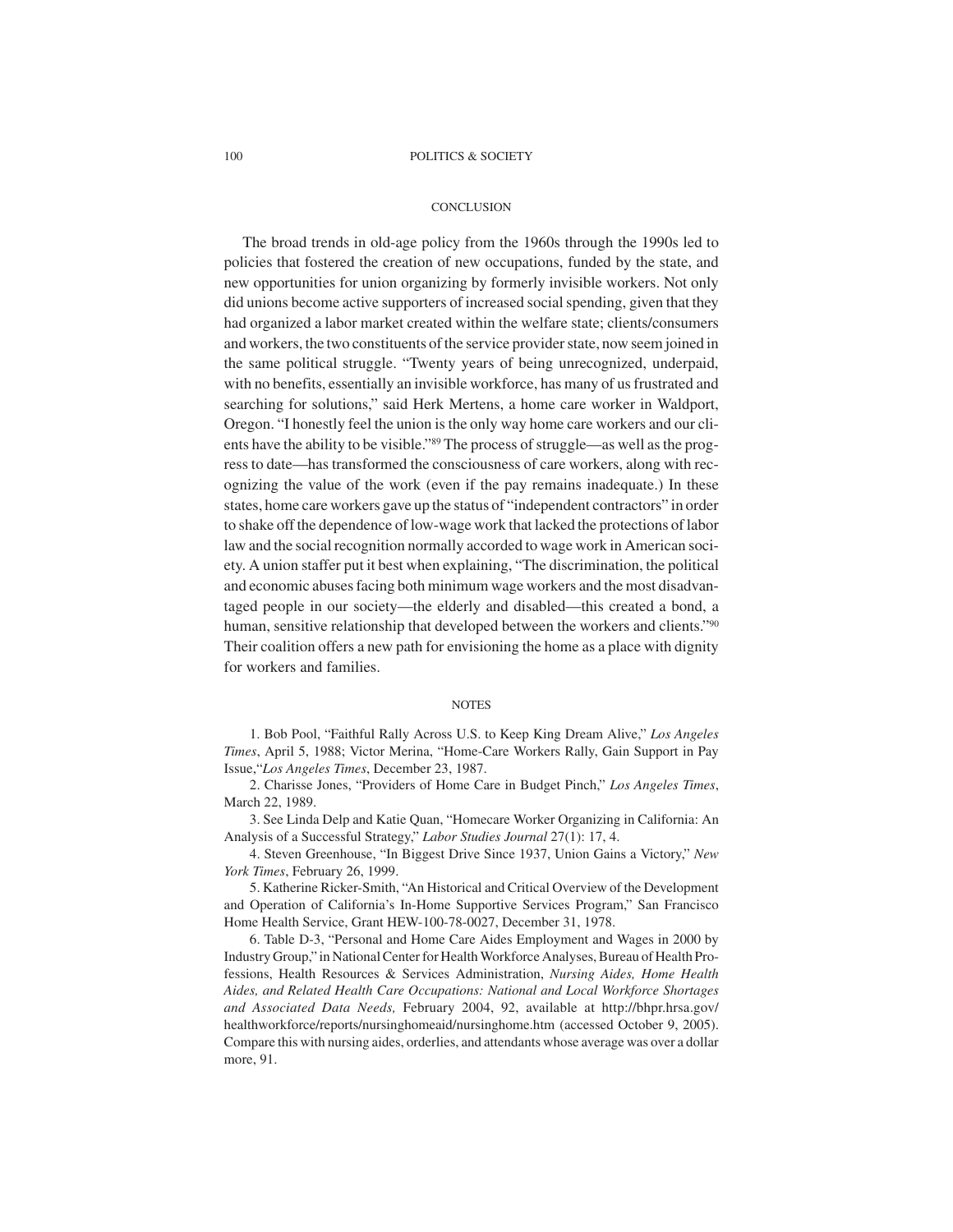7. William Crown, Dennis Ahlburg, and Margaret MacAdam, "The Demographic and Employment Characteristics of Home Care Aides: A Comparison with Nursing Home Aides, Hospital Aides, and Other Workers," *The Gerontologist* 35 (2): 163–169; Lyn C. Burbridge, "The Labor Market for Home Care Workers: Demand, Supply, and Institutional Barriers," *The Gerontologist*, 33(1): 41–46; Steven Dawson and Rick Surpin, "Direct Care Health Workers: The Unnecessary Crisis in Long-Term Care," Report Submitted by the Paraprofessional Health Care Institute to Aspen Institute (Jan. 2001), 11–12, at http:// www.paraprofessional.org/publications/Aspen.pdf (accessed October 14, 2005).

8. Grace Chang, *Disposable Domestics: Immigrant Women Workers in the Global Economy* (Boston: South End Press, 2000), 133, has 80 percent women, 60–70 percent people of color, and 40 percent immigrants in the mid-1990s for California. Using Alameda County data, Candace Howes, Howard Greenwich, Laura Reif, and Lea Grundy found that in 2000, 43 percent were African American, 24 percent white, 13 percent Chinese, 7 percent Latino, 13 percent other persons of color. Fifty-five percent were age forty or older and 80 percent were women, with 52 percent serving family members. East Bay Alliance for a Sustainable Economy, *Struggling to Provide: A Portrait of Alameda County Homecare Workers*(Berkeley: Center for Labor Research and Education, May 2002), 4–5. In New York and Connecticut, in contrast, the workforce is predominantly people of African descent, including immigrants from Ghana and the Caribbean. Interview by J. Klein with Griswold Homecare Associates, May 2002.

9. Dawson and Surpin, "Direct-Care Health Workers," 8.

10. Ellen O'Brien and Risa Eliasm, "Medicaid and Long Term Care." Report prepared for the Kaiser Commission on Medicaid and the Uninsured, (Washington, DC: Henry J. Kaiser Family Foundation, May 2004), 2–3, 6.

11. Burbridge, "The Labor Market for Home Care Workers," 41, 44; Margaret Mac-Adam, "Home Care Reimbursement and Effects on Personnel," *The Gerontologist*, 33(1): 55–62.

12. Leon Fink and Brian Greenberg, *Upheaval in the Quiet Zone: A History of the Hospital Workers' Union, Local 1199* (Urbana: University of Illinois Press, 1989), 108–116.

13. Brahna Trager, *Homemaker-Home Health Aide Services in the United States* (Washington, D.C.: U. S. Pubic Health Service, Department of Health, Education and Welfare, June 1973); Shelia M. Neysmith and Jane Aronson, "Home Care Workers Discuss Their Work: the Skills Required to 'Use Your Common Sense,'" *Journal of Aging Studies*, 10(1): 8.

14. Phyllis Palmer, "Outside the Law: Agricultural and Domestic Workers Under the Fair Labor Standards Act," *Journal of Policy History* 7(3): 416–40; Molly Biklen, "Note: Healthcare in the Home: Reexamining the Companionship Services Exemption to the Fair Labor Standards Act," *Columbia Human Rights Law Review* 113 (2003).

15. *Public Welfare Amendments of 1962*, Hearings Before the Committee on Ways and Means, House of Representatives, 87th Congress, 2nd Session on H.R. 10032, February 7, 9, and 13, 1962 (Washington, DC: GPO, 1962), 2–3; Mark Litvin, "Title XX: An Overview," Working Paper No. 85 (College of Education, Center for Human Development, University of Oregon, July 1975).

16. Quoted in Edward D. Berkowitz, *Disabled Policy: America's Programs for the Handicapped: A Twentieth Century Fund Report* (New York: Cambridge University Press, 1987), 87; U. S. Department of Health, Education, and Welfare, *Homemaker Services in Public Welfare* (Washington, D.C.: Government Printing Office, April 1964), 14. In general, see Jennifer Mittelstadt, *From Welfare to Workfare: The Unintended Consequences of Liberal Reform, 1945–1965* (Chapel Hill: University of North Carolina Press, 2005).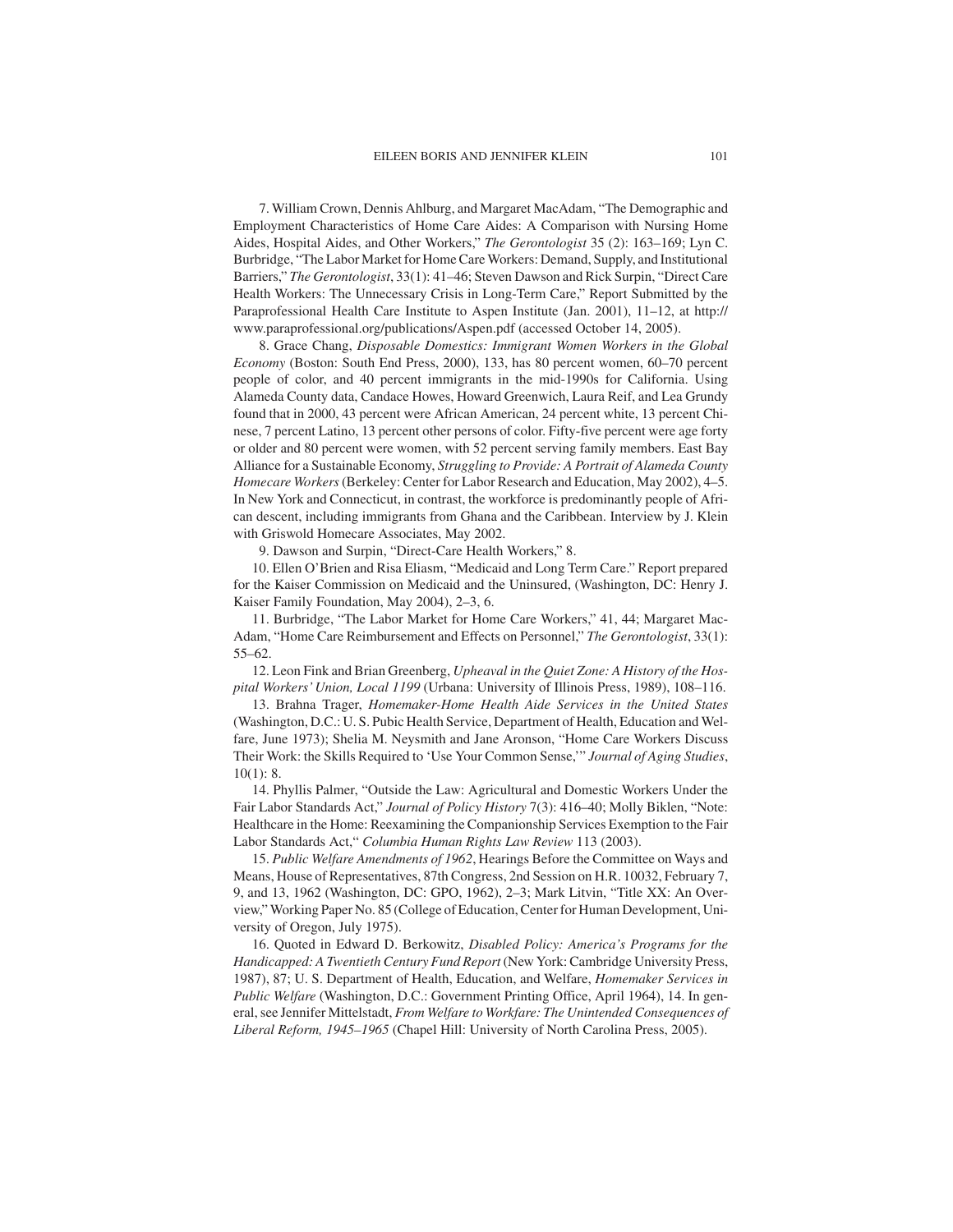17. Office of Economic Opportunity,*A Nation Aroused*, 1st Annual Report, 1965, 41–2, "The War on Poverty, 1964–1968," Part I: The White House Central Files, microfilm edition, Reel 9, Box 125, microfilm edition.

18. Sonya Michel, "Childcare and Welfare (In)Justice," *Feminist Studies* 24(1): 45–6, 53, note 5; Frances Fox Piven, and Richard A. Cloward, *Regulating the Poor: The Functions of Public Welfare*, 2nd ed. (New York: Vintage Books, 1993), 382–383.

19. Laura Katz Olson, *The Political Economy of Aging: The State, Private Power, and Social Welfare* (New York: Columbia University Press, 1982), 189; David K. Brown, "Administering Aging Programs in a Federal System," in William P. Browne and Laura Katz Olson, eds., *Aging and Public Policy: The Politics of Growing Old in America* (Westport, CT: Greenwood Press, 1983), 204.

20. By 1971, the total appropriation under this act had grown to \$27 million but reached only about one million elders, or 3 percent of the older population. Katz Olson, *The Political Economy of Aging*, 188; Robert Newcomer, A. E. Benjamin, and Carroll L. Estes, "The Older Americans Act," in Carroll L. Estes et al., eds., *Fiscal Austerity and Aging: Shifting Government Responsibility for the Elderly* (Beverly Hills: Sage Publications, 1983), 189.

21. Karen Buhler-Wilkerson, *No Place Like Home: A History of Nursing and Home Care in the United States* (Baltimore: Johns Hopkins University Press, 2001), 200–01; Brahna Trager, *Home Health Services in the United States: A Report to the Special Committee on Aging, U.S. Senate* (Washington, D.C.: Government Printing Office, April 1972).

22. Ricker-Smith, "An Historical and Critical Overview," 31–36.

23. Oregon social service expenditures from federal grants jumped from \$2.4 million in 1969 to \$24.6 million in 1971. Martha Derthick, *Uncontrollable Spending for Social Services Grants* (Washington, D.C.: Brookings Institution, 1975), 2, 15–19, 40; Andrew Szasz, "The Labor Impacts of Policy Change in Health Care: How Federal Policy Transformed Home Health Organizations and Their Labor Practices," *Journal of Health Politics, Policy, and Law* 15(1): 194; Penny Hollander Feldman, Alice M. Sapienza, and Nancy M. Kane, *Who Cares for Them?: Workers in the Home Care Industry* (Westport, CT: Greenwood Press, 1990), 55.

24. Administration on Aging, *Human Resources in the Field of Aging: Homemaker-Home Health Aide Services*, AOA Occasional Papers in Gerontology, No. 2 (Washington, D.C.: U.S. Department of Health, Education, and Welfare, 1977), 2–3, 7; Trager, *Homemaker-Home Health Aide Services*, 10–12.

25. Ricker-Smith, "An Historical and Critical Overview," 26.

26. Newcomer, Benjamin, and Estes. "The Older Americans Act"; Administration on Aging, *Employment Issues in Agencies on Aging*, AOA Occasional Papers on Gerontology No. 3 (Washington, D.C.: Department of Health, Education, and Welfare, 1977), 7.

27. Paul E. Mott, *Meeting Human Needs: The Social and Political History of Title XX* (Columbus, OH: National Conference on Social Welfare, 1976), 23–24. In 1972, disability recipients gained access to Medicare. Two years later, Congress consolidated state-federal joint welfare programs—Aid to the Permanently and Totally Disabled, Aid to the Blind, and Old Age Assistance—into Supplemental Security Income (SSI), which provides cash to meet basic needs. Rather than capping expansion, SSI mushroomed the numbers of disabled receiving public assistance, with seven-tenths of the \$10,371,790 paid out in 1984 going to the disabled. See Berkowitz, *Disabled Policy*, 86.

28. Mott, *Meeting Human Needs*, 27–49; 87; 68.

29. Ibid., 52.

30. Assembly Committee on Human Resources, *Hearing on Administration of Homemaker/Chore Services Program*, Tues., Nov. 9, 1976 (Sacramento: State of California, 1976), 30-31.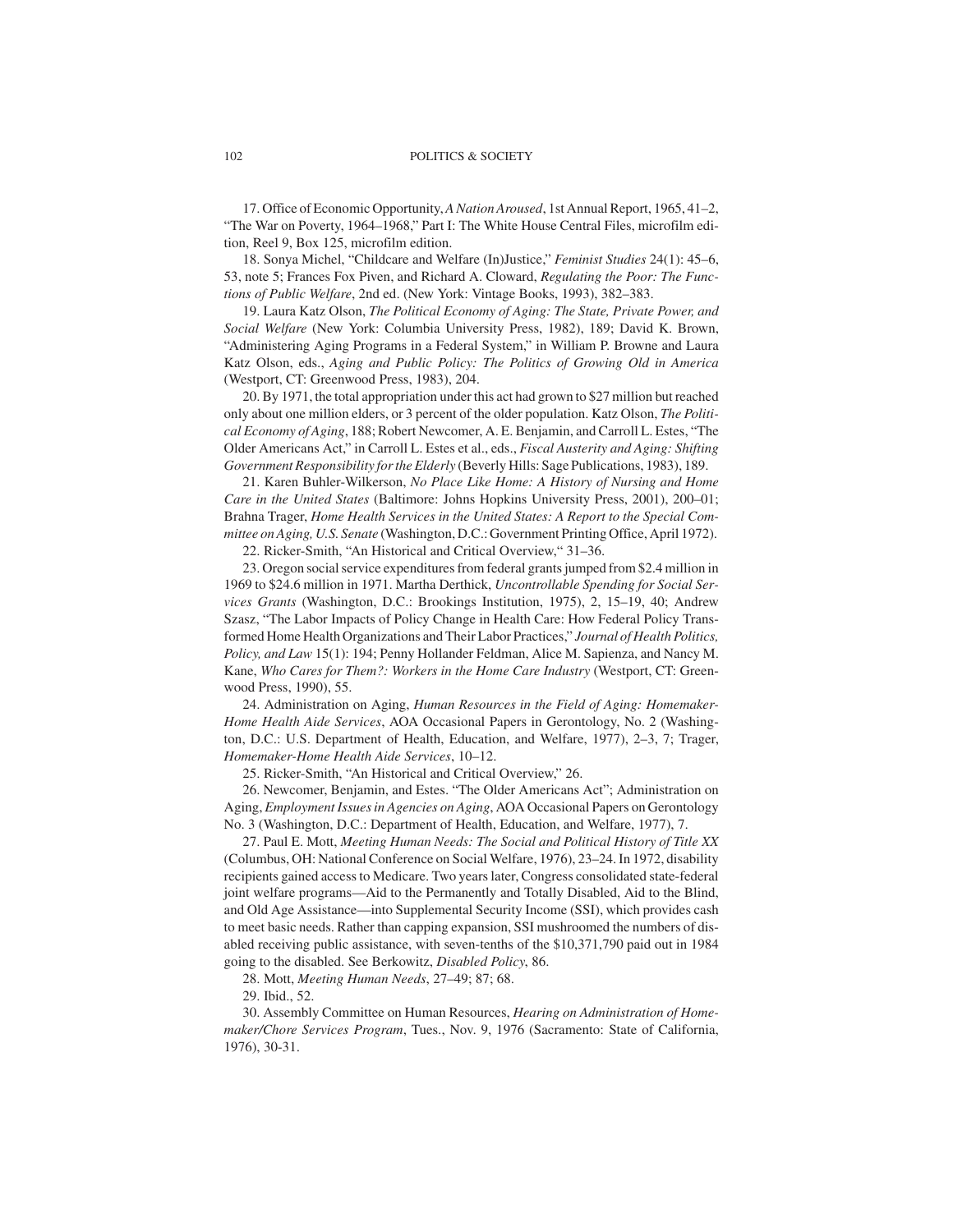31. The for-profits, of course, also aggressively sought out private insurance and private paying clients. Szazs, "The Labor Impacts of Policy Change in Health Care," 194–197; Feldman et al., *Who Cares For Them?*, 7–8; 55–57; AOA, *Homemaker-Home Health Aide Services, 2,* 18–19.

32. Leah Glass and Laurel Eisner, "CETA As a Vehicle to Recruit Welfare Recipients and the Unemployed Into the Home Care Field," *Home Health Services Quarterly* 2(3): 5– 6, 12–13. Jimmy Carter, "Welfare Reform: A Message to the Congress, Aug. 6, 1977," *Public Papers of the Presidents of the United States: Jimmy Carter, Book I* (Washington, D.C. Government Printing Office, 1977), 1455. Carter proposed moving welfare recipients off welfare rolls into "public service jobs" including "home services for the elderly and ill." See also, L. Orr, *AFDC Homemaker-Home Health Aide Demonstrations* (Washington, D.C.: Abt Associates, 1986).

33. Susan C. Reinhard, "Jurisdictional Control: The Regulation of Nurses' Aides," *Nursing and Health Care* (September 1988): 375; Sister Rosemary Donley, "Building Nursing's Platform for the Long-Term Care Debate," *Nursing and Health Care* (June 1988): 303–305; Szasz, "The Labor Market Impacts of Policy Change," 200–02.

34. Robah Kellogg, RN, "Training Home Health Aides to Work with High-Tech Patients," in Karen Fisher and Karen Gardner, eds., *Quality Home Health Care: Redefining the Tradition*. (Chicago: Joint Commission on Accreditation of Health Care Organizations, 1987), 77.

35. "Nurses Registry: Aide I and II Classification," http://www.ncbon.com/pracnaitasks.asp; Susan Harmuth, "The Direct Care Workforce Crisis in Long-Term Care," *North Carolina Medical Journal*, 63:2 (2002), 89–91; Thomas Konrad, "Where Have All the Nurse Aides Gone?" *North Carolina Institute on Aging* (October 2002), 2–4; Oregon Bureau of Labor and Industries, WAGES: DIVISION 20, Procedural Rules, 839-020- 0004, and 411-050-0040, 0041, 0442, at http://www.arcweb.sos.state.or.rules (accessed March 19, 2003).

36. Gail Radford, "From Municipal Socialism to Public Authorities: Institutional Factors in the Shaping of American Public Enterprise," *Journal of American History* 90(3): 863–90.

37. State of California, Little Hoover Commission, "Elder Care at Home," Recommendations, November 6, 1991, at http://www.lhc.ca.gov/lhcdir/113rp.html (accessed October 14, 2005).

38. Ricker-Smith, "An Historical and Critical Overview," 12.

39. Ibid., 33, 46, 48.

40. Ibid., 85.

41. County Welfare Directors Association of California, In-Home Supportive Services: Past, Present, and Future, January 2003, 8-10, at http://www.cwda.org/downloads/IHSS .pdf (accessed October 14, 2005).

42. Testimony of Dorothy Lang, Assembly Committee on Human Resources, Hearing on Administration of Homemaker/Chore Services Program.

43. Deborah Stone, "Caring by the Book," in Madonna Harrington Meyer, ed., *Care Work: Gender, Labor, and the Welfare State* (New York: Routledge, 2000), 93, 110; Jane Aronson and Sheila M. Neysmith, "'You're Not Just in There to Do The Work': Depersonalizing Policies and the Exploitation of Home Care Workers' Labor,' *Gender & Society* 10(1): 59–77. For specific complaints of the Department of Social Services against one major contractor, Tamara Webb, "State Faults In-Home Care," *Visalia Times-Delta*, April 28, 1993.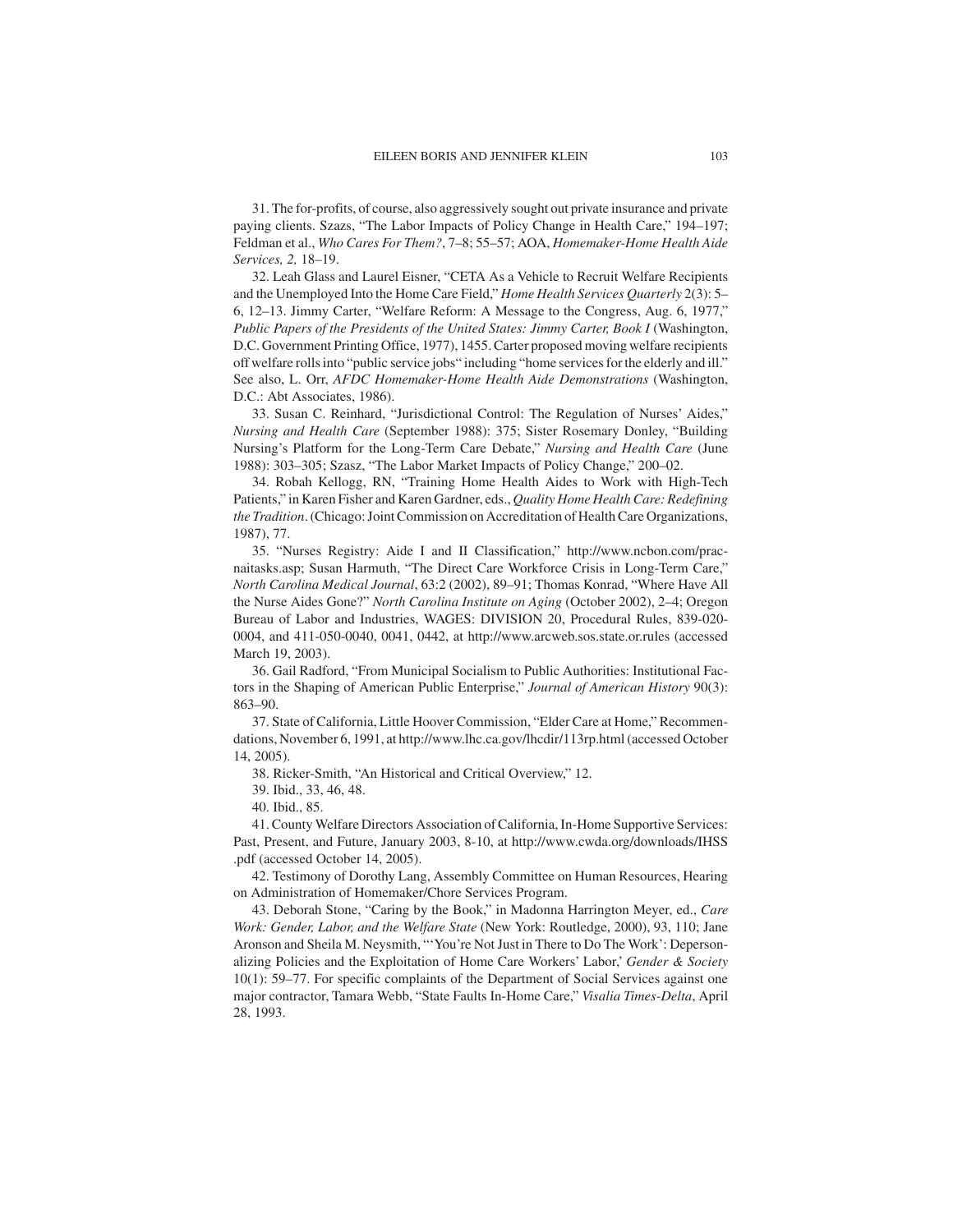44. We discuss these strategies in " 'We Were The Invisible Workforce:' Unionizing Home Care," in Dorothy Sue Cobble, ed., *The Sex of Class: Women and America's New Labor Movement* (Ithaca: ILR Press, forthcoming).

45. Lynn Eldred, "United Domestic Workers: Power and Pride," *San Diego Newsline* (November 26–December 3, 1980).

46. "Domestic Workers Union Born in San Diego," *The Economic Democrat*, December 1980; Paula Parker, "Domestics'Union Makes Gains," *The Los Angeles Times,* November 22, 1980.

47. Penny Hollander Feldman, "Work Life Improvements for Home Care Workers: Impact and Feasibility," *The Gerontologist* 33 (1): 52; personal communication with E. Boris, e-mail, March 25, 2003.

48. *Bonnette v. California Health and Welfare Agency* (1983) 704 F.2d 1465 at 13–14, 19–21.

49. *In-Home Supportive Services v. Workers'Compensation Appeals Board* (1984) 152 Ca. App.3d 720 at 731.

50. Memo, n.d., with notation, "File: Home Healthcare Organizing," c. 1986, 2–3, in SEIU Organizing Department, General Organizing, 1984–1992, Box 42, folder "California Home Care," SEIU Papers, Walter Reuther Library, Wayne State University, Detroit [hereafter SEIU papers]; Opinion No. 84-308–July 23, 1985, Subject: "State Employee' Status of Employee of In-Home Supportive Services Program Aid Recipient," opinion by John K. Van De Kamp, Attorney General, *Attorney General's Opinions,* 68 (July 1985) at 194.

51. Andy Stern to Bob Welsh, "Healthcare Organizing Subsidies," Feb. 10, 1988, in SEIU Organizing Department, Organizing Files A-N, Box 1 of 3, folder "Healthcare Organizing 1988," SEIU Papers. On number of organizers, *Service Employees International Union, Local 434 v. County of Los Angeles,* "Complaint for Declaratory Relief," Superior Court for the State of California in and for the County of Los Angeles, December 29, 1987, 4.

52. Memo, n.d., with notation, 3, 4; Peter Rider to Health Care Organizing Team et al. on 5/25 Meeting Assignment, 2, SEIU Organizing Department, Box 1, folder "Healthcare Organizing, 1988," SEIU Papers.

53. Glenda Ponder to Tulare County UDW Members, "Our Response to SEIU!!!," 9- 14-93, including "Facts About SEIU" and "Facts About United Domestic Workers— UDW," in Edward V. Roberts Papers, Box 7, folder 37, Bancroft Library, University of California–Berkeley, Berkeley, California.

54. Memo, n.d., with notation, 3–7.

55. Memo, n.d., with notation, 3.

56. *Service Employees International Union, Local 434 v. County of Los Angeles*, "Complaint for Declaratory Relief," 5–6.

57. "Rallying homecare workers," *Update: Healthcare Division* II(1): 10.

58. See Memorandum in Support of SEIU Local 434B's Motion to Dismiss in *Hummel v. SEIU Local 434B*, Case No. 01-10826 CAS (FMOX) (C. D. Cal), 1; and Reply Memorandum, 5, both in possession of E. Boris from Craig Becker.

59. Memo from Jennifer Fleming to Dan Stewart, "Homecare Transition," March 11, 1992, on Los Angeles County, in SEIU Organizing Department, General Organizing, 1984–1992, Box 42, folder "California Home Care," SEIU Papers; Jess Walsh, "Creating Unions, Creating Employers: A Los Angeles Home-Care Campaign," in Mary Daly, ed., *Care Work: The Quest for Security* (Geneva, 2001), 224.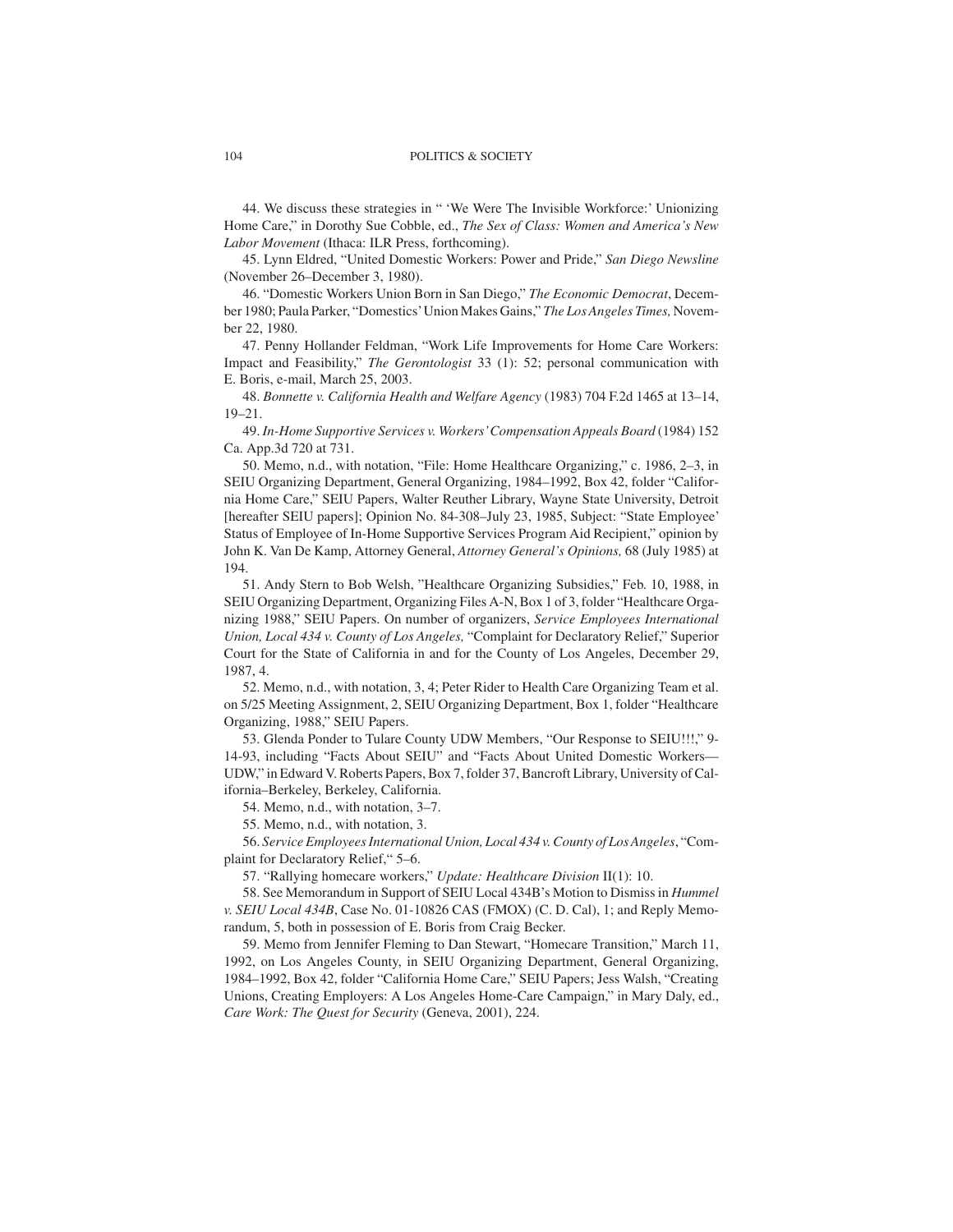60. Memo to Dan S., Ophelia M., Jennifer F., Amado D. from Wilma C., "Attached Memos Re: Authority," December 13, 1990, in SEIU Organizing Department, General Organizing, 1984–1992, Box 42, folder "California Home Care," SEIU Papers.

61. On the public authorities, see Memorandum in Support of SEIU, 5–12; Janet Heinritz-Canterbury, *Collaborating to Improve In-Home Supportive Services: Stakeholder Perspectives on Implementing California's Public Authorities* (New York: Paraprofessional Healthcare Institute, 2002), 9–13; Delp and Quan, "Homecare Worker Organizing," 9; on the seniors, Alan Toy, "L.A. County Public Authority: An Empowering Solution," *New Mobility* 7 (November 1996): 55; Lynn May Rivas for the World Institute on Disability, "A Significant Alliance: The Independent Living Movement, The Service Employees International Union and the Establishment of the First Public Authorities in California," draft pamphlet, 2005, in authors' possession.

62. Rivas, "A Significant Alliance," documents these events, 6–9.

63. Marta Russell, "L.A. County Public Authority: A Zero-Sum Game," *New Mobility* 7 (November 1996): 40, 50–51.

64. 527 U.S. 581 (1999).

65. Delp and Quan, "Homecare Worker Organizing," 7.

66. http://www.dss.cahwnet.gov/cdssweb/In-HomeSup\_173.htm (accessed August 8, 2005).

67. Delp and Quan, "Homecare Worker Organizing," 16.

68. We have reconstructed this history from conversations with union leaders and visits to union Web pages, as well as intensive reading of the local newspapers. However, the UDW Web page was redesigned in late July 2005 and the history presented by its founders has been modified. See, http://www.seiu434b.org/docUploads/Union% 20History% 20Dec04.pdf (assessed August 8, 2005); http://www.udwa.org/history.htm (accessed August 8, 2005).

69. Michael Kinsman, "Leaders of Domestic Workers Union Resign, Recruit for Rival SEIU," (July 19, 2005) at http://www.signonsandiego.com (accessed August 8, 2005); Michael Kinsman, "Truce Brings Joint Union for Home-Care Workers in State," (September 20, 1995), at http://www.signonsandiego.com/news/business/20050920-9999-1b20truce .html, (accessed October 14, 2005).

70. Robert Kane, Richard Ladd, Rosalie Kane, and Wendy J. Nielsen, *Oregon's LTC System: A Case Study by the National LTC Mentoring Program* (Minneapolis, MN: Institute for Health Services Research, University of Minnesota, 1996); O'Brien and Elias, "Medicaid and Long-term Care," 12; "Reforming the Delivery System," Statement by Roger Auerbach, Oregon Department of Human Resources, Senior & Disabled Services Division Before the Senate Special Committee on Aging, March 9, 1998, http://aging.senate.gov/public/events/hr12.htm (accessed March 2003).

71. Statement of Dr. Ellen Winston in U.S. Congress, Senate, Subcommittee on Federal, State, and Community Services of the Special Committee on Aging, *Hearings: Services to the Elderly on Public Assistance,* 89th Cong., 1st sess., Aug. 18–19, 1965, 5.

72. Jean Doris Freeman, "Community Organization to Meet the Needs of Older Adults" (Unpublished Master's Degree Thesis, University of Oregon, 1972), 16; Arnold V. Hurtado, Merwyn R. Greenlick, and Ernest W. Saward, "The Organization and Utilization of Home-case and Extended Care Facility Services in a Prepaid Comprehensive Group Practice Plan," *Medical Care*, VII (1): 30–40.

73. U.S. Congress, House of Representatives, Select Committee on Aging, *Hearings: Impact of Reagan Economics on Aging Women: Oregon*, 97th Cong., 2nd sess., Sept. 1, 1982 (Portland, OR), Statement of Laverne Moore, Portland Commission on Aging, 45– 46.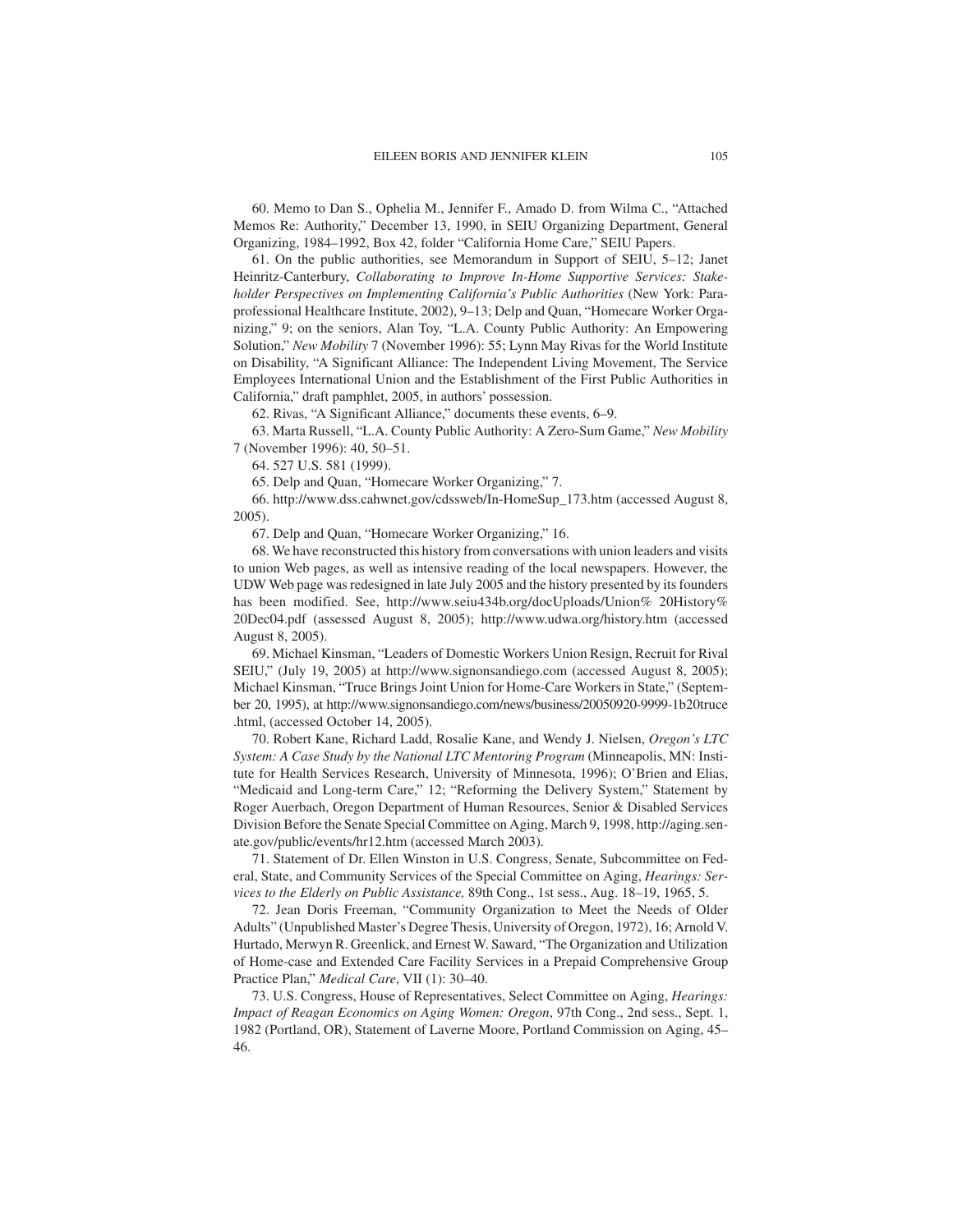74. *Report of the Special Committee on Aging*, 58th Assembly—Oregon State Legislature (Salem, Oregon, Jan. 1975), 11, 13; Elizabeth Kutza, "Long-Term Care in Oregon," Institute on Aging, Portland State University, 1994, in J. Klein's possession.

75. Interview by Paige Austin with Richard Ladd, Administrator of Seniors Services Division from 1981–1992, Feb. 18, 2003, notes in J. Klein's possession; *Hearings: Impact of Reagan Economics on Aging Women*, 45; Kutza, "Long-Term Care in Oregon" Interview by Paige Austin with Douglas Stone, SDPD, February 18, 2003, notes in J. Klein's possession.

76. Kutza, "Long-Term Care in Oregon," 3, 16–17.

77. Interview by Paige Austin with Richard Ladd, Administrator of Seniors Services Division from 1981–1992, February 18, 2003; Kane et al., "Oregon's LTC System."

78. Senate Committee on Human Resources/Aging, Hearings on Senate Bill 955, Oregon Legislature, 61st sess., 1981, Exhibit P: Testimony of Lela Humiston, June 30, 1981; Exhibit F: Testimony of Cecil Posey, United Seniors, July 9, 1981; Exhibit E: United Seniors, "From United Seniors to Members of the 1981 Oregon Legislative Assembly," July 9, 1981, all on microfilm reel 61-H-6, House Committees Exhibits, Aging and Minority Affairs, Oregon State Library.

79. Kane et al., "Oregon's LTC System"; Interview by Paige Austin with Cynthia Hannum, Administrator of SDPD's Office of Licensing and Quality Care, March 3, 2003; U.S. Congress, Senate, Special Committee on Aging, Joint Hearing, *Board and Care: A Failure of Public Policy*, 101st Cong., 1st Session, March 9, 1989, 2–4.

80. Oregon Bureau of Labor and Industries, Division 20: Wages, Procedural Rules, 839-020-0004 and 839-020-0150.

81. *Who Will Care? A Model Collaborative Project* (Salem, OR: Oregon Senior and Disabled Services Division, 1992).

82. *Who Will Care?*

83. Oregon Labor Market Information Center, "OLMIS Occupational Report for Personal and Home Care Aides," Occupational Information Center, http://www.qualityinfororg/olmisj/OIC. (accessed March 19, 2003).

84. The Measure also prohibits the workers from striking. "Measure 99 Explanatory Statement," November 2000, http://www.sos.state.or.us/elections/nov72000/mea/m00/99ex .htm (accessed March 19, 2003).

85. "Home Care Campaign by Local 503 Nears Completion," *Northwest Labor Press* (September 21, 2001); "Home Health Care Workers to Vote on Unionization," *Northwest Labor Press* (November 16, 2001).

86. "Home Health Care Workers to Vote on Unionization."

87. "12,000 Home Care Workers in Oregon Say 'Union Yes'" *Northwest Labor Press* (December 21, 2001); "Oregon's Recently Formed Home Care Workers' Union Struggles," *The Oregonian* (August 19, 2002).

88. Interview by J. Klein with Karla Spence, SEIU Local 503, March 2003; SEIU, "Homecare Workers Rally Together As Bargaining for First Contract Begins," SEIU Local 503, May 2002, http://www.seiu503.org/articles/article.cfm (accessed May 9, 2003); Homecare Bargaining: Summary of Tentative Agreement Articles, 12/02/02, http://www .seiu503.org/ourlocal/bargaining/homecare (accessed on March 27, 2003); "12,000 Home Care Workers in Oregon Say 'Union Yes'" *HUBBNEWS*, February 2005 and Spring 2005, http://www.seiu503.org/hubb/newsletters/index.cfm (accessed October 14, 2005).

89. "12,000 Home Care Workers in Oregon Say 'Union Yes.'"

90. Delp and Quan, "Homecare Organizing," 17-–18.